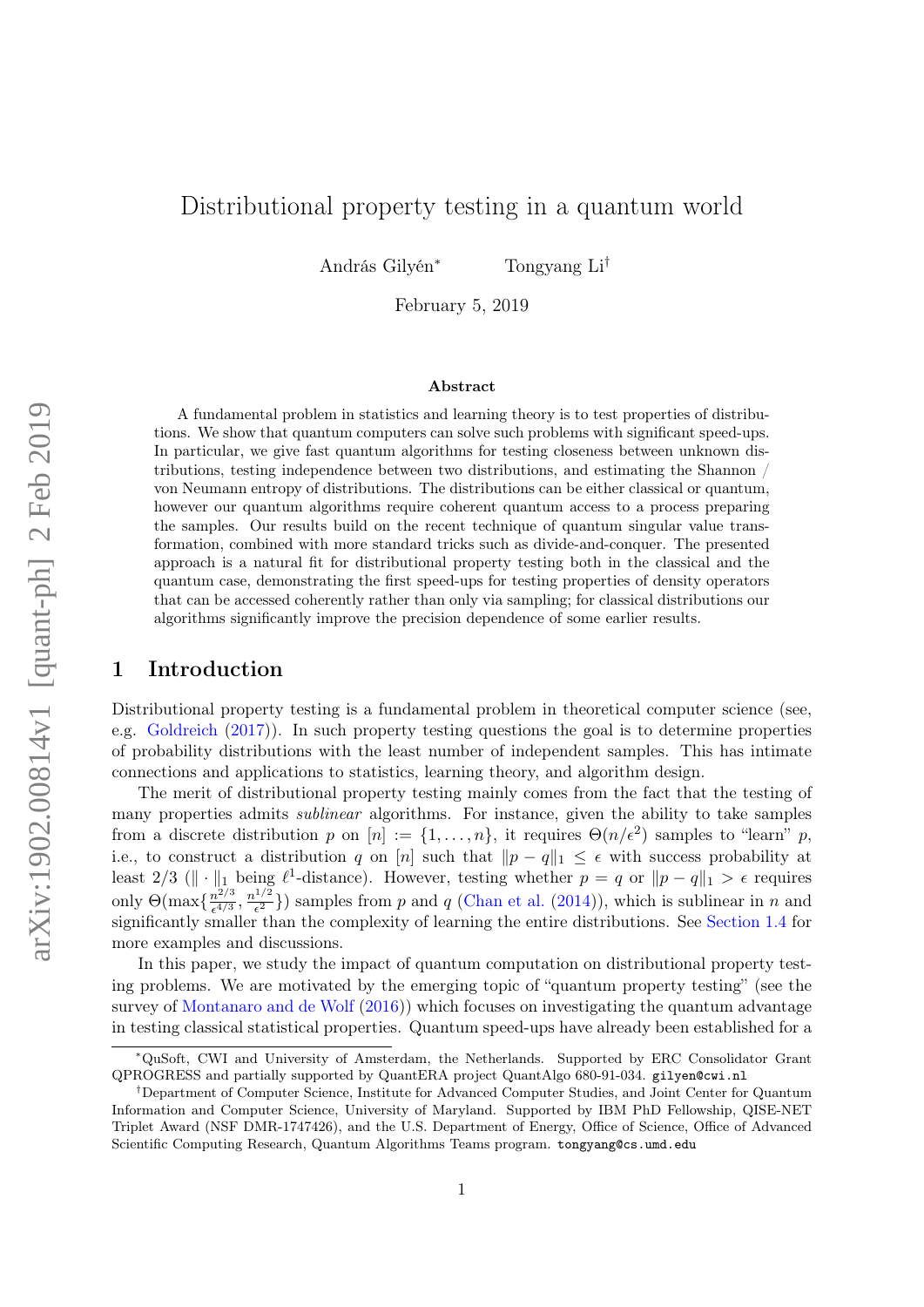few specific problems such as testing closeness between distributions [\(Bravyi et al.](#page-13-2) [\(2011\)](#page-13-2); [Mon](#page-13-3)[tanaro](#page-13-3) [\(2015\)](#page-13-3)), testing identity to known distributions [\(Chakraborty et al.](#page-13-4) [\(2010\)](#page-13-4)), estimating entropies [\(Li and Wu](#page-13-5) [\(2018\)](#page-13-5)), etc. In this paper we propose a generic approach for quantum distributional property testing, and illustrate its power on a few examples. This is our attempt to make progress on the question:

Can quantum computers test properties of distributions systematically and more efficiently?

#### 1.1 Problem statements

Throughout the paper, we denote probability distributions on [n] by p and q; their  $\ell^{\alpha}$ -distance is defined as  $||p - q||_{\alpha} := (\sum_{i=1}^{n} |p_i - q_i|^{\alpha})^{\frac{1}{\alpha}}$  $||p - q||_{\alpha} := (\sum_{i=1}^{n} |p_i - q_i|^{\alpha})^{\frac{1}{\alpha}}$  $||p - q||_{\alpha} := (\sum_{i=1}^{n} |p_i - q_i|^{\alpha})^{\frac{1}{\alpha}}$ . Similarly, we denote  $n \times n$  density operators<sup>1</sup> (=quantum distributions) by  $\rho$  and  $\sigma$ ; their  $\ell^{\alpha}$ -distance is defined via the corresponding Schatten norm.

Input models. To formulate the problems we address, we define classical and quantum access models for distributions on [n]. We begin with the very natural model of sampling.

**Definition 1** (Sampling). A classical distribution  $(p_i)_{i=1}^n$  is accessible via classical sampling if we can request samples from the distribution, i.e., get a random  $i \in [n]$  with probability  $p_i$ . A quantum distribution  $\rho \in \mathbb{C}^{n \times n}$  is accessible via quantum sampling if we can request copies of the state ρ.

Now we define a coherent analogue of the above sampling model. To our knowledge this type of query-access was not studied before in detail, especially in the context of density operator testing. The motivation for this input model is the following: we can think about a density operator as the outcome of some physical process. If we are able to simulate the corresponding process on a fault-tolerant quantum computer, then it provides purified access to the density operator. In the special case when we study a classical probability distribution coming from some classical randomized process, we can simply simulate the classical randomized process on a quantum computer.

<span id="page-1-2"></span>**Definition 2** (Purified quantum query-access). A density operator  $\rho \in \mathbb{C}^{n \times n}$ , has purified quantum query-access if we have access to a unitary oracle  $U_{\rho}$  (and its inverse) acting as<sup>[2](#page-1-1)</sup>

$$
U_{\rho}|0\rangle_{A}|0\rangle_{B} = |\psi_{\rho}\rangle_{AB} = \sum_{i=1}^{n} \sqrt{p_{i}} |\phi_{i}\rangle_{A} |\psi_{i}\rangle_{B}, \text{ (where } \langle \phi_{i}|\phi_{j}\rangle = \langle \psi_{i}|\psi_{j}\rangle = \text{ (Kronecker) } \delta_{ij}\text{)}
$$

such that  $\text{Tr}_A(|\psi_\rho\rangle\langle\psi_\rho|) = \rho$ . If  $|\psi_i\rangle = |i\rangle$ , then  $\rho = \sum_i^n p_i |i\rangle\langle i|$  is a diagonal density operator which can be identified with the classical distribution p, so we can simply write  $U_p$  instead of  $U_p$ . With a slight abuse of notation sometimes we will concisely write  $|\rho\rangle$  instead of  $|\psi_{\rho}\rangle$ .

We also define an even stronger input model that is considered in a series of earlier works, see, e.g., [\(Bravyi et al.](#page-13-2) [\(2011\)](#page-13-2); [Chakraborty et al.](#page-13-4) [\(2010\)](#page-13-4); [Li and Wu](#page-13-5) [\(2018\)](#page-13-5); [Bun et al.](#page-13-6) [\(2018\)](#page-13-6)).

<span id="page-1-0"></span><sup>&</sup>lt;sup>1</sup>For readers less familiar with quantum computing, a density operator (=quantum distribution)  $\rho \in \mathbb{C}^{n \times n}$  is a positive semidefinite matrix with  $Tr[\rho] = 1$ . Please refer to the textbook [Nielsen and Chuang](#page-14-1) [\(2000\)](#page-14-1) for more information.

<span id="page-1-1"></span> $\langle \psi | \psi \rangle \in \mathbb{C}^n$  denotes a "ket" vector and  $\langle \psi | = (|\psi \rangle)^{\dagger}$  stands for its conjugate transpose, called "bra" in Dirac notation;  $|i\rangle = \vec{e_i}$  is the i<sup>th</sup> basis vector. An  $\ell^2$ -normalized  $|\psi\rangle$  is called a pure state, and corresponds to density operator  $|\psi\rangle\langle\psi|$ . For  $A = \mathbb{C}^k$ ,  $B = \mathbb{C}^n$  and  $|\phi\rangle \in A \otimes B$  we denote by  $\text{Tr}[\ket{\phi}\bra{\phi}]_A \in B \otimes B^* = \mathbb{C}^{n \times n}$  the partial trace over A.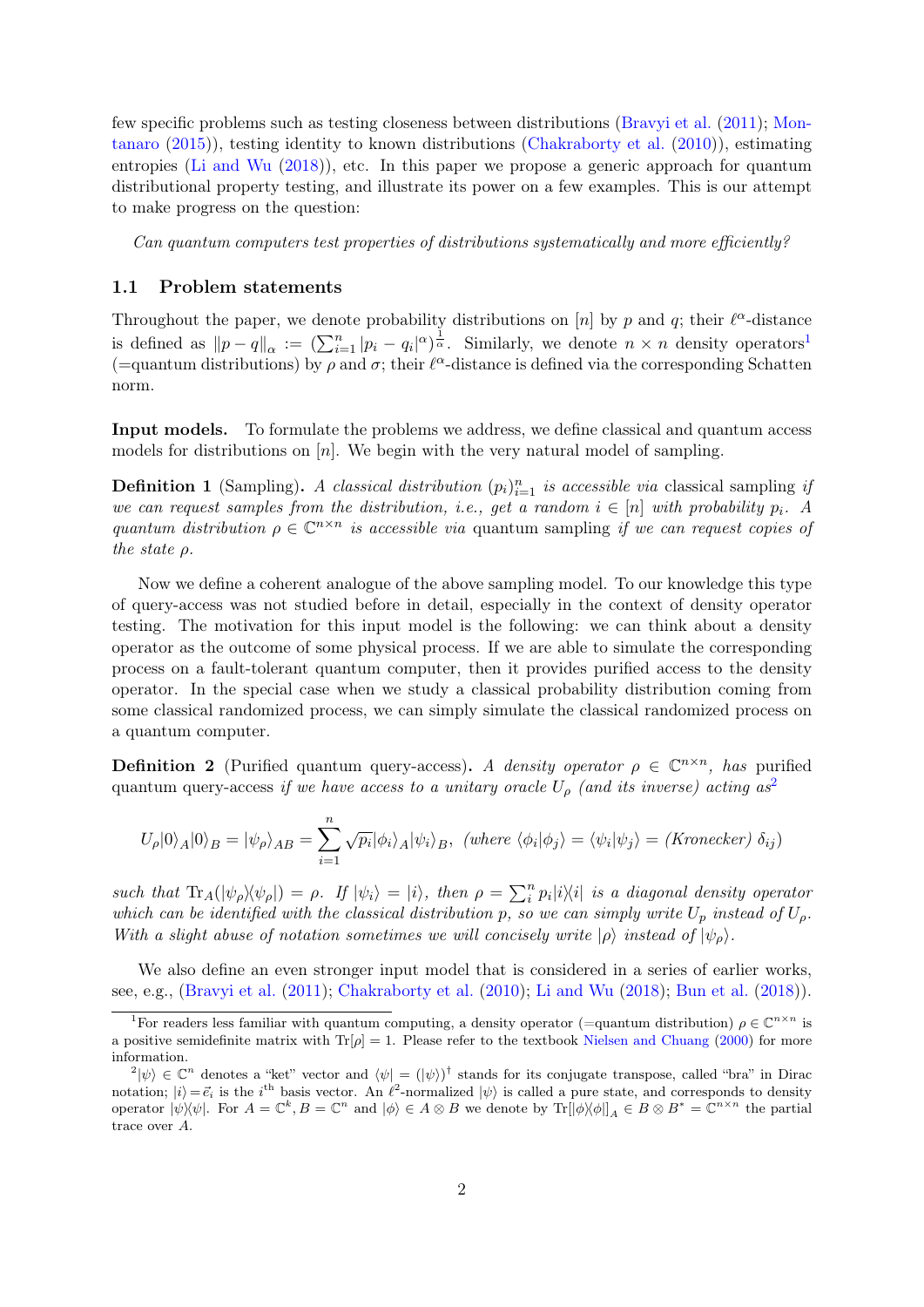<span id="page-2-0"></span>**Definition 3** (Classical distribution with discrete query-access). A classical distribution  $(p_i)_{i=1}^n$ , has discrete query-access if we have classical / quantum query-access to a function  $f: S \to [n]$ such that for all  $i \in [n]$ ,  $p_i = |\{s \in [S] : f(s) = i\}|/S$ . (Typically the interesting regime is when  $|S| \gg n$ .) In the quantum case a query oracle is a unitary operator O acting on  $\mathbb{C}^{|S|} \otimes \mathbb{C}^n$  as

$$
O: |s, 0\rangle \leftrightarrow |s, f(s)\rangle \text{ for all } s \in S.
$$

Note that if one first creates a uniform superposition over  $S$  and then makes a query, then the above oracle turns into a purified query oracle to a classical distribution as in [Definition 2.](#page-1-2) Therefore all lower bounds that are proven in this model also apply to the purified query-access oracles. In fact all algorithms that the authors are aware of do this conversion, so they effectively work in the purified query-access model. Moreover, we conjecture that the two input models are equivalent when  $|S| \gg n$ . For this reason we only work with the purified query-access model in this work.

Another strengthening of the purified query-access model for classical distributions when we have access to a unitary (and its inverse) acting as  $|0\rangle \mapsto \sum_{i=1}^{n} \sqrt{p_i} |i\rangle$ .

<span id="page-2-1"></span>Definition 4 (Classical distribution with pure-state preparation access). A classical distribution  $(p_i)_{i=1}^n$ , is accessible via pure state preparation oracle if we have access to a unitary oracle  $U_{pure}$ (and its inverse) acting as

$$
U_{pure}\colon |0\rangle \mapsto \sum_{i=1}^n \sqrt{p_i} |i\rangle.
$$

This is again strictly stronger than the purified query-access model. In order to simulate purified queries we can first do a pure state query and then copy  $|i\rangle$  to a second fresh ancillary register using, e.g., some CNOT gates. Finally, for completeness we mention that one could also consider a model similar to the above where one can only request samples of pure states of the form  $\sum_{i=1}^{n} \sqrt{p_i} |i\rangle$ , as studied for example in [Arunachalam and de Wolf](#page-12-0) [\(2017\)](#page-12-0); [Arunachalam](#page-12-1) [et al.](#page-12-1) [\(2018\)](#page-12-1).

We will mostly focus on the first two input models and will only use the latter strengthenings of the purified query-access model for invoking and proving lower bounds.

**Property testing problems.** We study three distributional properties:  $\ell^{\alpha}$ -closeness testing, independence testing, and entropy estimation. These properties are highly-representative; classically, these testers motivate general algorithms for testing properties of discrete distributions [\(Diakonikolas and Kane](#page-13-7) [\(2016\)](#page-13-7); [Acharya et al.](#page-12-2) [\(2017a\)](#page-12-2)).

For brevity we only give the definitions for classical distributions; similar definitions apply to quantum density matrices if we replace vector norms by the corresponding Schatten norms.

**Definition 5** ( $\ell^{\alpha}$ -closeness testing). Given  $\epsilon > 0$  and two probability distributions p, q on [n],  $\ell^{\alpha}$ -closeness testing is to decide whether  $p=q$  or  $||p-q||_{\alpha}\geq \epsilon$  with success probability at least  $\frac{2}{3}$ . Robust testing: decide whether  $||p-q||_{\alpha} \leq 0.99\epsilon$  or  $||p-q||_{\alpha} \geq \epsilon$  with success probability at least  $\frac{3}{3}$ .

**Definition 6** (Independence testing). Given  $\epsilon > 0$  and a probability distribution p on  $[n] \times [m]$ with  $n \geq m$ , independence testing is to decide, with success probability at least  $\frac{2}{3}$ , whether p is a product distribution or p is  $\epsilon$ -far in  $\ell^1$ -norm from any product distribution on  $[n] \times [m]$ .

**Definition 7** (Entropy estimation). Given  $\epsilon > 0$  and a density operator  $\rho \in \mathbb{C}^{n \times n}$ , entropy estimation is to estimate the Shannon / von Neumann entropy  $H(\rho) = -\text{Tr}[\rho \log(\rho)]$  within additive  $\epsilon$ -precision with success probability at least  $\frac{2}{3}$ .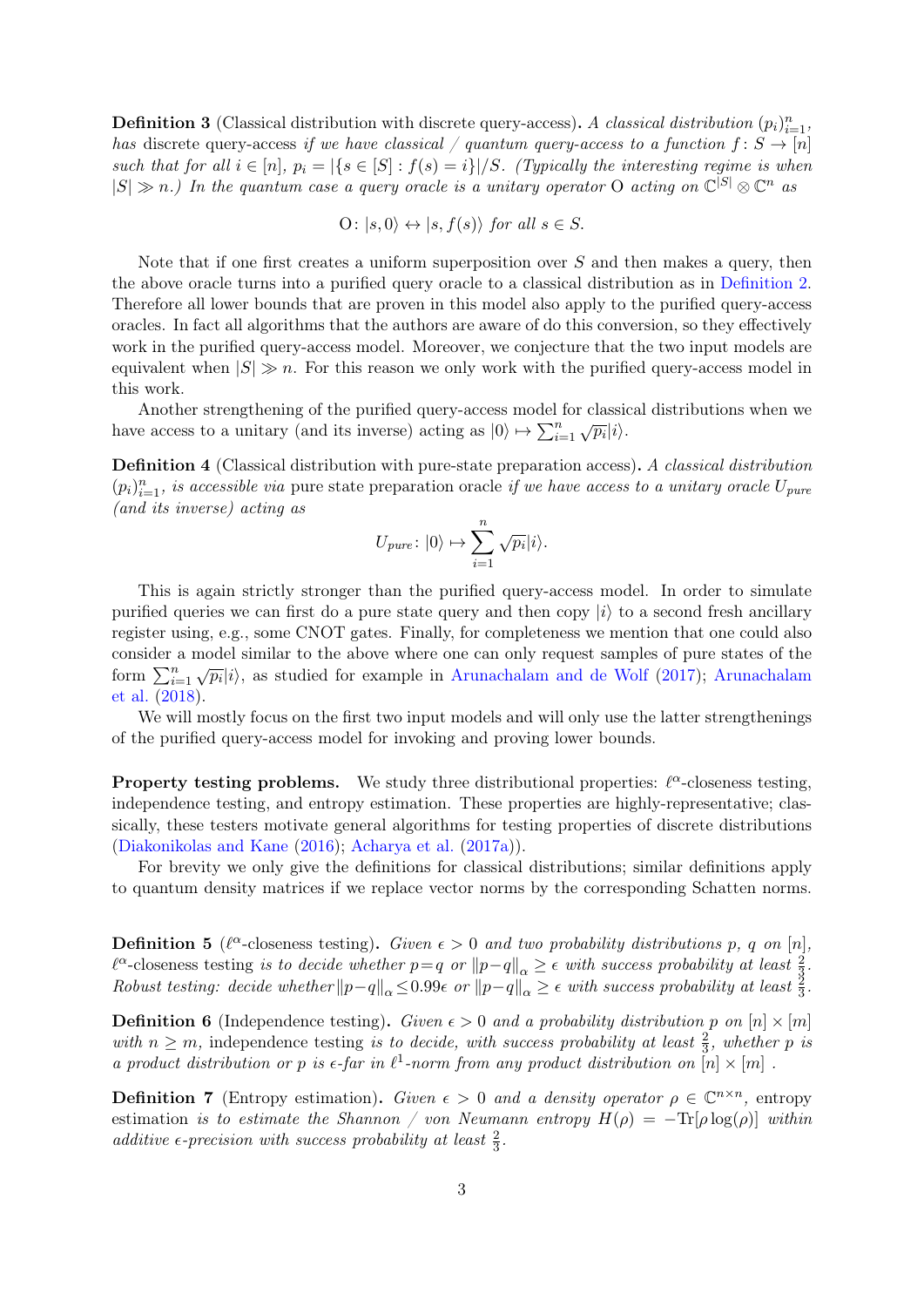### 1.2 Contributions

We give a systematic study of distributional property testing for classical / quantum distributions, and obtain the following results for the purified quantum query model of [Definition 2:](#page-1-2)

- Entropy estimation of classical / quantum distributions costs  $\mathcal O$  $\sqrt{n}$  $\left(\frac{\sqrt{n}}{\epsilon^{1.5}}\right)$  and  $\widetilde{\mathcal{O}}\left(\frac{n}{\epsilon^{1.5}}\right)$  $\frac{n}{e^{1.5}}$  queries respectively, as we prove in [Theorem 12](#page-8-0) and [Theorem 13.](#page-9-0)
- Robust  $\ell^2$ -closeness testing of classical / quantum distributions costs  $\tilde{\Theta}(\frac{1}{\epsilon})$  $\frac{1}{\epsilon}$  and  $\mathcal{O}\left(\min\left(\frac{\sqrt{n}}{\epsilon}\right)\right)$  $\frac{n}{\epsilon}, \frac{1}{\epsilon^2}$  $\frac{1}{\epsilon^2}\Big)\Bigg)$ queries respectively, as we prove in [Theorem 14](#page-9-1) and [Theorem 15.](#page-11-0)
- $\ell^1$ -closeness testing of classical / quantum distributions costs  $\widetilde{\mathcal{O}}$  $\sqrt{n}$  $\left(\frac{\sqrt{n}}{\epsilon}\right)$  and  $\mathcal{O}\left(\frac{n}{\epsilon}\right)$  $\frac{n}{\epsilon}$ ) queries respectively, as we prove in [Corollary 17.](#page-16-0)
- Independence testing of classical / quantum distributions costs  $\mathcal O$  $\sqrt{nm}$  $\overline{\frac{nm}{\epsilon}}$  and  $\mathcal{O}\left(\frac{nm}{\epsilon}\right)$  $\frac{qm}{\epsilon}$ ) queries respectively, as we prove in [Corollary 18.](#page-17-0)

For context, we compare our results with previous classical and quantum results in [Table 1](#page-3-0) and [Table 2.](#page-3-1) (Note that all of our results are gate efficient, because they are based on singular value transformation and amplitude estimation, both of which have gate-efficient implementations.)

<span id="page-3-0"></span>

| problem<br>model                       | $\ell^1$ -closeness testing                                                                                               | (robust) $\ell^2$ -closeness testing                                                      | Shannon / von Neumann entropy                                                                                                                                                                                                    |
|----------------------------------------|---------------------------------------------------------------------------------------------------------------------------|-------------------------------------------------------------------------------------------|----------------------------------------------------------------------------------------------------------------------------------------------------------------------------------------------------------------------------------|
| Classical sampling                     | $\Theta\left(\max\left\{\frac{n^{2/3}}{\epsilon^{4/3}},\frac{n^{1/2}}{\epsilon^2}\right\}\right)$<br>Chan et al. $(2014)$ | $\Theta\left(\frac{1}{\epsilon^2}\right)$ Chan et al. (2014)                              | $\Theta\left(\frac{n}{\epsilon \log n} + \frac{\log^2 n}{\epsilon^2}\right)$ Jiao et al. (2015),<br>Wu and Yang (2016)                                                                                                           |
| Classical with<br>quantum query-access | $\widetilde{\mathcal{O}}\left(\frac{\sqrt{n}}{\epsilon}\right)$                                                           | $\tilde{\Theta}\left(\frac{1}{\epsilon}\right)$                                           | $\widetilde{\mathcal{O}}\left(\frac{\sqrt{n}}{\epsilon^{1.5}}\right)$ ; $\widetilde{\Omega}(\sqrt{n})$ Bun et al. (2018)                                                                                                         |
| Quantum state<br>with purification     | $\mathcal{O}\left(\frac{n}{\epsilon}\right)$                                                                              | $\mathcal{O}\left(\min\left(\frac{\sqrt{n}}{\epsilon},\frac{1}{\epsilon^2}\right)\right)$ | $\widetilde{\mathcal{O}}\left(\frac{n}{\epsilon^{1.5}}\right)$                                                                                                                                                                   |
| Quantum state<br>sampling              | $\Theta(\frac{n}{c^2})$                                                                                                   |                                                                                           | Bădescu et al. (2017) $\left \Theta\left(\frac{1}{\epsilon^2}\right)\right $ Bădescu et al. (2017) $\left \mathcal{O}\left(\frac{n^2}{\epsilon^2}\right), \Omega\left(\frac{n^2}{\epsilon}\right)\right $ Acharya et al. (2017b) |

Table 1: Summary of sample and query complexity results. Our new bounds are printed in **bold**. For classical distributions with quantum query-access<sup>3</sup> we prove (almost) matching upper and For classical distributions with quantum query-access we prove (annost) matching upper and<br>lower bounds for  $\ell^2$ -testing, and improve the previous best complexity  $\widetilde{\mathcal{O}}(\sqrt{n}/\epsilon^{2.5})$  for  $\ell^1$ -testing by [Montanaro](#page-13-3) [\(2015\)](#page-13-3) and  $\widetilde{\mathcal{O}}(\sqrt{n}/\epsilon^2)$  for Shannon entropy estimation by [Li and Wu](#page-13-5) [\(2018\)](#page-13-5). We are not aware of prior work on testing quantum distributions with purified query-access.

<span id="page-3-1"></span>

| Sample complexity                            | (Purified) Query complexity                                                                                                                                       |
|----------------------------------------------|-------------------------------------------------------------------------------------------------------------------------------------------------------------------|
|                                              | Classical $\left \Theta\left(\frac{n}{\log n}\right)$ Valiant and Valiant (2011a) $\left \widetilde{\Theta}(\sqrt{n})\right $ Li and Wu (2018); Bun et al. (2018) |
| Quantum $\theta(n^2)$ Acharya et al. (2017b) | $\mathcal{O}(n)$                                                                                                                                                  |

Table 2: Complexities of Shannon / von Neumann entropy estimation with constant precision. It seems that the *n*-dependence is roughly quadratically higher for quantum distributions, while coherent quantum access gives a quadratic advantage for both classical and quantum distributions. This suggests that our entropy estimation algorithm has essentially optimal n-dependence for density operators with purified access, however we do not have a matching lower bound yet.

<sup>&</sup>lt;sup>3</sup>Recent results of [Chailloux](#page-13-9) [\(2018\)](#page-13-9) imply that in this model quantum speed-ups are at most cubic.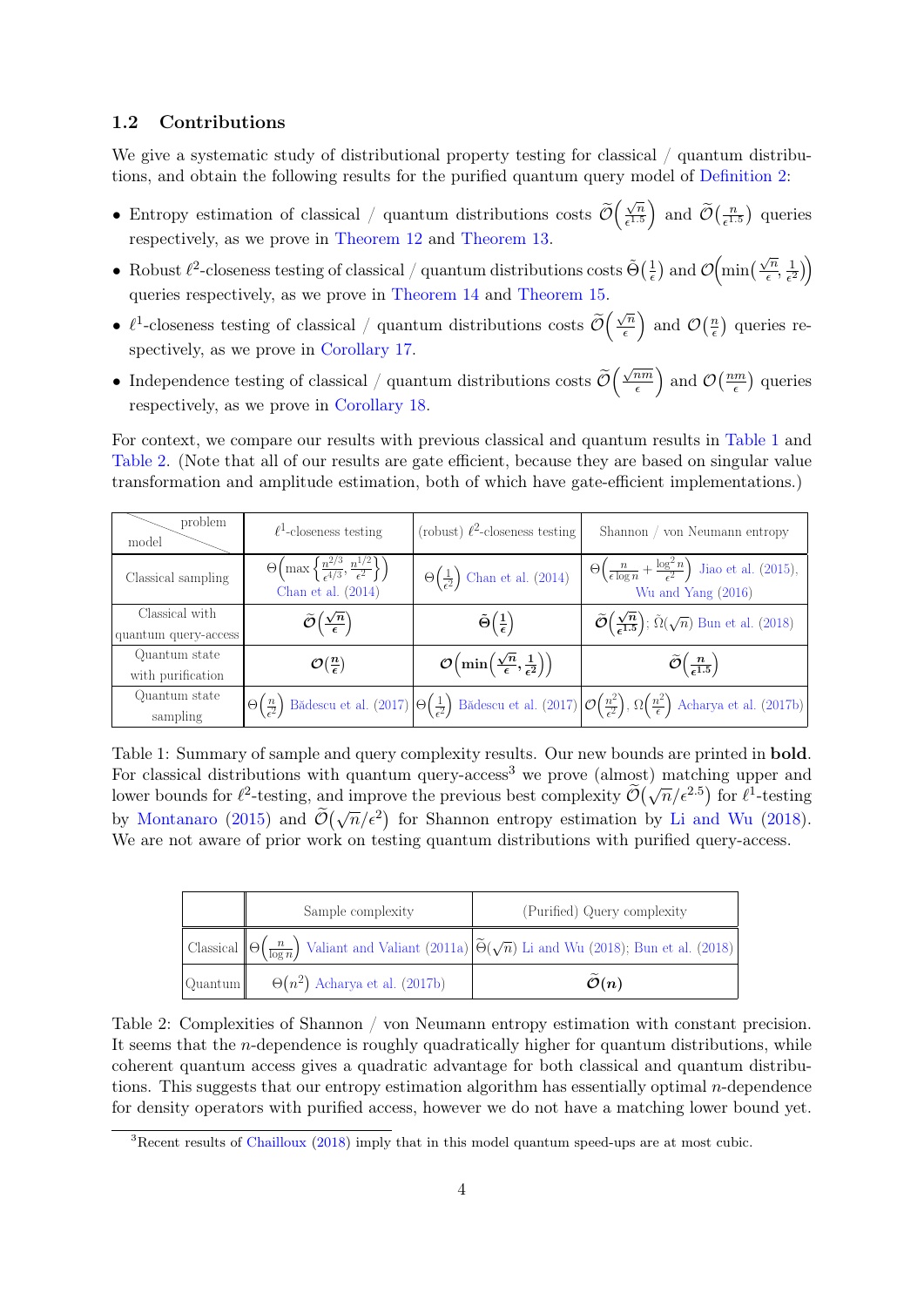#### 1.3 Techniques

The motivating idea behind our approach is that if we can prepare a purification of a quantum distribution / density operator  $\rho$ , then we can construct a unitary U, which has this density operator in the top-left corner, using only two queries to  $U<sub>o</sub>$ . This observation is originally due to [Low and Chuang](#page-13-10) [\(2016\)](#page-13-10). We call such a unitary a *block-encoding* of  $\rho$ :

$$
U=\left[\begin{array}{cc} \rho & \cdot \\ \cdot & \cdot \end{array}\right] \Longleftrightarrow \rho=\left(\langle 0|^{\otimes a}\otimes I\right)U\left(|0\rangle^{\otimes a}\otimes I\right).
$$

One can think of a block-encoding as a probabilistic implementation of the linear map  $\rho$ : given an input state  $|\psi\rangle$ , applying the unitary U to the state  $|0\rangle^{\otimes a}|\psi\rangle$ , measuring the first a-qubit register and post-selecting on the  $|0\rangle^{\otimes a}$  outcome, we get a state  $\propto \rho |\psi\rangle$  in the second register. Block-encodings are easy to work with, for example given a block-encoding of  $\rho$  and  $\sigma$  we can easily construct a block-encoding of  $(\rho - \sigma)/2$ , see for example in the work of [Chakraborty et al.](#page-13-11) [\(2018\)](#page-13-11).

**Example application to**  $\ell^3$ -testing. The problem is to decide whether  $\rho = \sigma$  or  $\|\rho - \sigma\|_3 \ge$  $\epsilon$ , with query complexity  $\mathcal{O}(\epsilon^{-\frac{3}{2}})$ . The first idea is that if we can prepare a purification of  $\rho$  and σ, then by flipping a fair coin and preparing ρ or σ based on the outcome, we can also prepare a purification of  $(\rho + \sigma)/2$ . The second idea is to combine the block-encodings of  $\rho$  and  $\sigma$  to apply the map  $\frac{\rho-\sigma}{2}$  to the purification of  $(\rho+\sigma)/2$ , to get

$$
\left|\frac{\rho+\sigma}{2}\right\rangle \mapsto \left(\frac{\rho-\sigma}{2}\otimes I\right)\left|\frac{\rho+\sigma}{2}\right\rangle |0\rangle + \dots |1\rangle.
$$

Finally, apply amplitude estimation with setting  $M = \Theta(\epsilon^{-\frac{3}{2}})$ . This works since if  $\|\rho - \sigma\|_3 \ge \epsilon$ , then the  $|0\rangle$  ancilla state has probability  $\text{Tr}\left[ (\rho - \sigma)^2(\rho + \sigma) \right] / 8 \ge \text{Tr}\left[ |\rho - \sigma|^3 \right] / 8 \ge \epsilon^3 / 8$ .

Working with singular values. The above is a promising approach because it directly makes the density operator in question operationally accessible. However, it turns out that using this simple block-encodings is often suboptimal for distribution testing, because a query in some sense gives access to the square-root of  $\rho$ , whereas this unitary has  $\rho$  itself in the top-left corner. Since the problems often heavily depend on smaller eigenvalues of  $\rho$ , the square root of  $\rho$  is more desirable since it has quadratically larger singular-/eigenvalues.

Therefore, we show how to efficiently construct a unitary matrix whose top-left corner contains a matrix with singular values  $\sqrt{p_1}, \ldots, \sqrt{p_n}$ , given purified access to a classical distribution p. To be more precise, we define *projected unitary encodings*, which represents a matrix  $\vec{A}$  in the form of ΠUΠ, where  $\Pi$ ,  $\Pi$  are orthogonal projectors and U is a unitary matrix. One can think about  $U$  in a projected unitary encoding as a probabilistic implementation of the map  $A: \text{img}\left(\widetilde{\Pi}\right) \to \text{img}(\Pi)$ . Take for example  $U := (U_p \otimes I)$ ,  $\Pi := (\sum_{i=1}^n I \otimes |i\rangle\langle i| \otimes |i\rangle\langle i|)$ , and  $\widetilde{\Pi} := (0)(0) \otimes 0 \otimes 0 \otimes I$ . As we show in [Appendix A](#page-15-0) these operators form a projected unitary encoding of

<span id="page-4-1"></span>
$$
A = \Pi U \widetilde{\Pi} = \sum_{i=1}^{n} \sqrt{p_i} |\phi_i\rangle\langle 0| \otimes |i\rangle\langle 0| \otimes |i\rangle\langle i|.
$$
 (1)

We can use a similar trick for a general density operator  $\rho$  too. However, there is a major difficulty which arises from the fact that we do not a prioiri know the diagonalizig basis of ρ. Therefore we use slightly different operators. Let W be a unitary,<sup>[4](#page-4-0)</sup> mapping  $|0\rangle|0\rangle \mapsto$ 

<span id="page-4-0"></span><sup>&</sup>lt;sup>4</sup>This unitary is easy to implement, e.g., by using a few Hadamard and CNOT gates.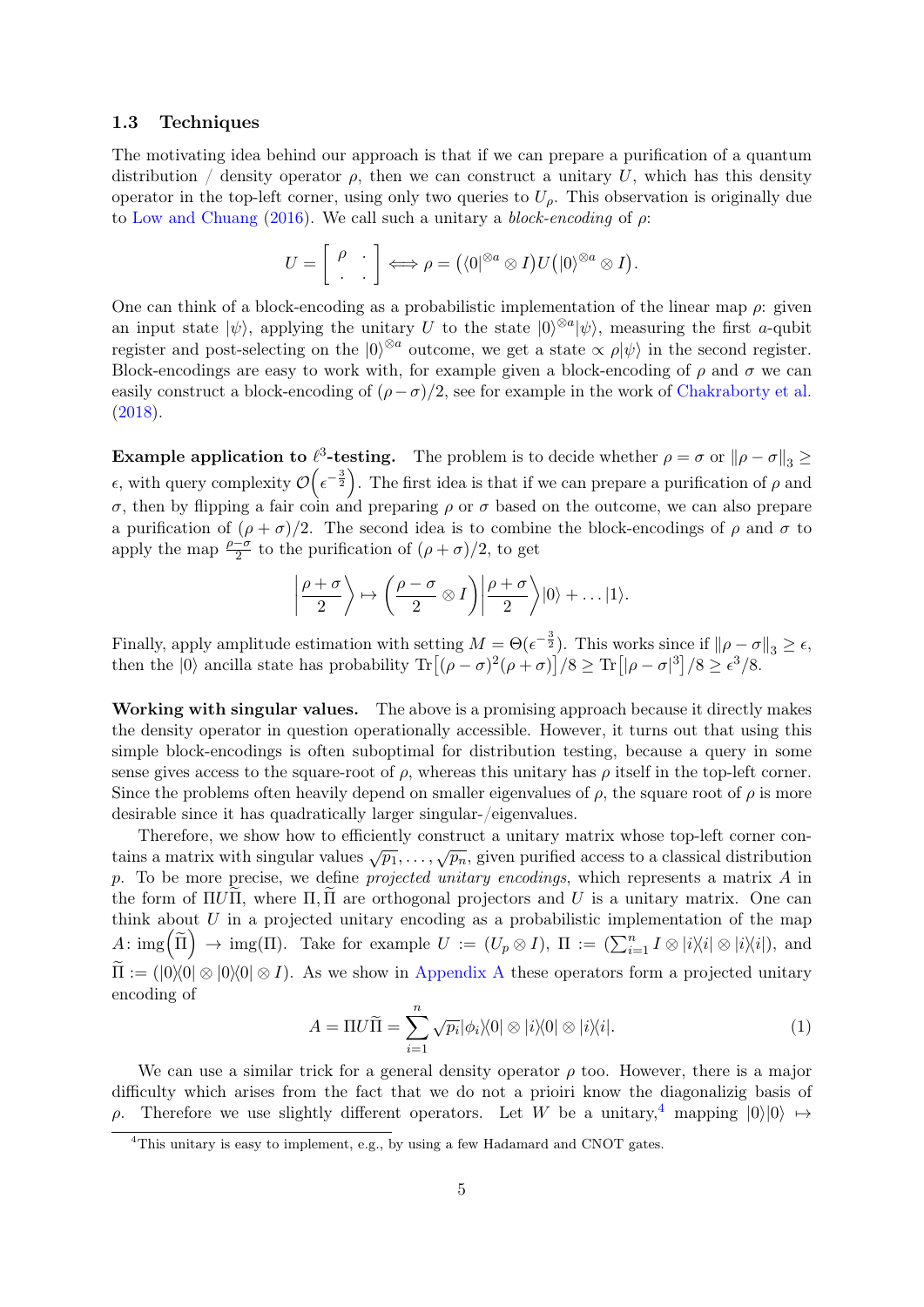$\sum_{j=1}^n$  $\frac{|j\rangle|j\rangle}{\sqrt{n}}$ . Let  $U':=\left(I\otimes U_\rho^\dagger\right)\!(W^\dagger\otimes I),\, \Pi':=(I\otimes |0\rangle\!\langle 0|\otimes |0\rangle\!\langle 0|)$  and  $\widetilde\Pi$  as above. As we show in [Appendix A](#page-15-0) these operators form a projected unitary encoding of

<span id="page-5-1"></span>
$$
A' = \Pi U' \widetilde{\Pi} = \sum_{i=1}^{n} \sqrt{\frac{p_i}{n}} |\phi_i' \rangle \langle 0| \otimes |0 \rangle \langle 0| \otimes |0 \rangle \langle \psi_i|.
$$
 (2)

As we can see, the case of general density operators is less efficient, it only gives operational As we can see, the case of general density operators is less entered, it omy gives operational access to the "square root" of  $\rho/n$ . If the  $1/\sqrt{n}$  factor could be directly improved, that would speed up our von Neumann entropy estimation algorithm [Theorem 13,](#page-9-0) which seems unlikely, cf. [Table 2.](#page-3-1)

General recipe. Our recipe to distributional property testing can be summarized as follows.

- 1.) Construct a unitary matrix / quantum circuit operationally representing the distribution.
- 2.) Transform the singular values of the corresponding matrix according to a desired function.
- 3.) Apply the resulting map to the purification of the distribution, or another suitable state.
- 4.) Estimate the amplitude of the flagged output state and conclude.

The above general scheme describes our approach to the problems we discuss in this paper. Sometimes it is useful to divide the probabilities / singular values into bins, and fine-tune the algorithm by using the approximate knowledge of the size of the singular values. This divideand-conquer strategy is at the core of our improved robust  $\ell^2$ -closeness tester of [Theorem 14.](#page-9-1)

#### <span id="page-5-0"></span>1.4 Related works on distributional property testing

Classical algorithms. Many distributional property testing problems fall into the category of closeness testing, where we are given the ability to take independent samples from two unknown distributions  $p$  and  $q$  with cardinality  $n$ , and the goal is to determine whether they are the same versus significantly different. For  $\ell^1$ -closeness testing, which is about testing whether  $p = q$  or  $||p - q||_1 \ge \epsilon$ , [Batu et al.](#page-12-5) [\(2013\)](#page-12-5) first gave a sublinear algorithm using  $\tilde{O}(n^{2/3}/\epsilon^{8/3})$  samples to p and q. The follow-up work by [Chan et al.](#page-13-1) [\(2014\)](#page-13-1) determined the optimal sample complexity as  $\Theta(\max\{\frac{n^{2/3}}{c^{4/3}}\})$  $\frac{n^{2/3}}{\epsilon^{4/3}}, \frac{n^{1/2}}{\epsilon^2}$  $\frac{1}{2}$ ); the same paper also gave a tight bound  $\Theta(\frac{1}{\epsilon^2})$  for  $\ell^2$ -closeness testing.

Besides closeness testing, a similar problem is *identity* testing where one of the distributions, say q, is known and we are given independent samples from the other distribution p. For  $\ell^1$ *identity testing*, it is known that the sample complexity can be smaller than that of  $\ell^1$ -closeness testing, which was proved by [Batu et al.](#page-12-6) [\(2001\)](#page-12-6) to be  $\tilde{O}(\sqrt{n}/\epsilon^4)$  and then [Paninski](#page-14-4) [\(2008\)](#page-14-4) gave testing, which was proved by Batu et al. (2001) to be  $O(\sqrt{n}/\epsilon^2)$  and then I annish (2006) gave<br>the tight bound  $\Theta(\sqrt{n}/\epsilon^2)$ . More recently, [Diakonikolas and Kane](#page-13-7) [\(2016\)](#page-13-7) proposed a modular reduction-based approach for distributional property testing problems, which recovered all closeness and identity testing results above. Furthermore, they also studied independence testing, i.e., whether a distribution on  $[n] \times [m]$   $(n \geq m)$  is a product distribution or at least  $\epsilon$ -far in  $\ell^1$ -distance from any product distribution, and determined the optimal bound  $\Theta(\max\{\frac{n^{2/3}m^{1/3}}{c^{4/3}}\})$  $\frac{(3m^{1/3}}{\epsilon^{4/3}}, \frac{(nm)^{1/2}}{\epsilon^2}$  $\frac{n)^{1/2}}{\epsilon^2}\}$ ).

Apart from the relationship between distributions, properties of a single distribution also have been extensively studied. One of the most important properties is Shannon entropy [\(Shannon](#page-14-5) [\(1948\)](#page-14-5)) because it measures for example compressibility. The sample complexity of estimating  $H(p)$  within additive error  $\epsilon$  has been intensively studied [\(Batu et al.](#page-12-7) [\(2005\)](#page-12-7); [Paninski](#page-14-6) [\(2003,](#page-14-6) [2004\)](#page-14-7)); in particular, [Valiant and Valiant](#page-14-3) [\(2011a,](#page-14-3)[b\)](#page-14-8) gave an explicit algorithm for entropy estimation using  $\Theta(\frac{n}{\epsilon \log n})$  samples when  $\epsilon = \Omega(n^{-0.03})$  and  $\epsilon = O(1)$ ; for the general case [Jiao et al.](#page-13-8) [\(2015\)](#page-13-8) and [Wu and Yang](#page-14-2) [\(2016\)](#page-14-2) gave the optimal estimator with  $\Theta\left(\frac{n}{\epsilon \log n} + \frac{(\log n)^2}{\epsilon^2}\right)$  $\frac{\left(\frac{g}{e^2}n\right)^2}{e^2}$  samples.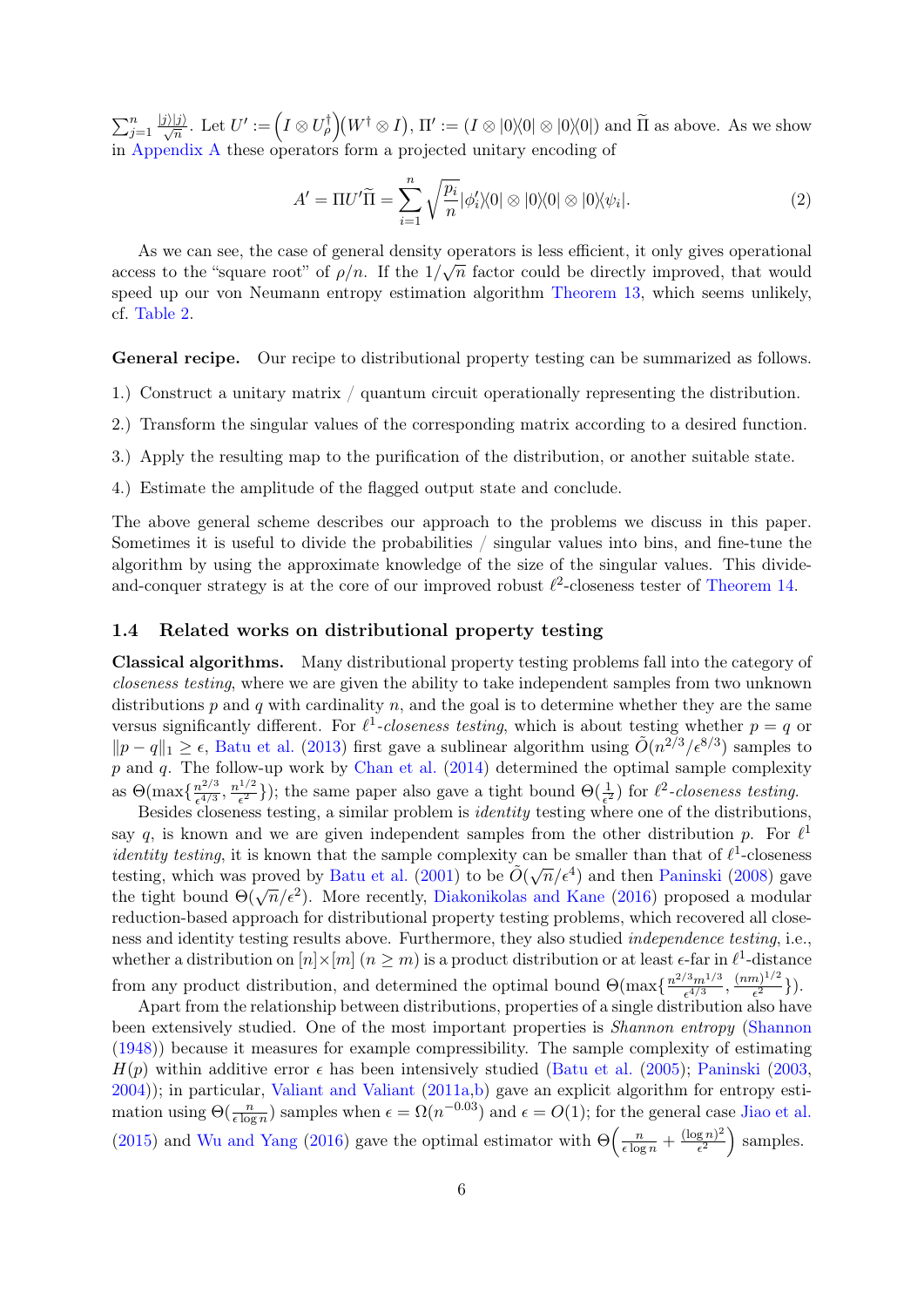Quantum algorithms. The first paper on distributional property testing by quantum algo-rithms was by [Bravyi et al.](#page-13-2) [\(2011\)](#page-13-2), which considered classical distributions with discrete quantum query-access (see [Definition 3\)](#page-2-0); it gives a quantum query complexity upper bound  $O(\sqrt{n}/\epsilon^6)$ for  $\ell^1$ -closeness testing and  $O(n^{1/3}/\epsilon^{4/3})$  for identity testing to the uniform distribution on [n]. Subsequently, [Chakraborty et al.](#page-13-4) [\(2010\)](#page-13-4) gave an algorithm for identity testing (to an arbitrary known distribution) with  $\tilde{\mathcal{O}}(n^{1/3}/\epsilon^5)$  queries, and [Montanaro](#page-13-3) [\(2015\)](#page-13-3) improved the  $\epsilon$ -dependence of  $\ell^1$ -closeness testing to  $\widetilde{\mathcal{O}}(\sqrt{n}/\epsilon^{2.5})$ . More recently, [Li and Wu](#page-13-5) [\(2018\)](#page-13-5) studied entropy estimation under this model, and gave a quantum algorithm for Shannon entropy estimation with mation under this model, and gave a quantum algorithm for shannon entropy estimation with<br> $\widetilde{O}(\sqrt{n}/\epsilon^2)$  queries and also sublinear quantum algorithms for estimating Rényi entropies [\(Rényi](#page-14-9)  $(1961)$ .

Another type of quantum property testing results [\(O'Donnell and Wright](#page-14-10) [\(2015,](#page-14-10) [2016,](#page-14-11) [2017\)](#page-14-12); [Bădescu et al.](#page-12-3) [\(2017\)](#page-12-3); [Acharya et al.](#page-12-4) [\(2017b\)](#page-12-4)) concern *density matrices*, where the  $\ell^1$ -distance becomes the trace distance and the Shannon entropy becomes the von Neumann entropy. To be more specific, for *n*-dimensional density matrices, the number of samples needed for  $\ell^1$  and  $\ell^2$ -closeness testing are  $\Theta(n/\epsilon^2)$  and  $\Theta(1/\epsilon^2)$  [\(Bădescu et al.](#page-12-3) [\(2017\)](#page-12-3)), respectively. In addition [Acharya et al.](#page-12-4) [\(2017b\)](#page-12-4) gave upper and lower bounds  $\mathcal{O}(n^2/\epsilon^2), \Omega(n^2/\epsilon)$  for estimating the von Neumann entropy of an *n*-dimensional density matrix with accuracy  $\epsilon$ .

#### 1.5 Organization of the paper

The rest of the paper is organized as follows. In [Section 2](#page-6-0) we introduce two important quantum algorithmic techniques, amplitude estimation and singular value transformation. We give entropy estimators of classical and quantum distributions in [Section 3.](#page-8-1) In [Section 4](#page-9-2) we give an (essentially) optimal quantum algorithm for robustly testing  $\ell^2$ -closeness of classical distributions, and another efficient robust  $\ell^2$ -closeness tester for quantum distributions. Proof details of projected encodings, polynomial approximations for singular value transformation, and corollaries about  $\ell^1$ -closeness and independence testing are deferred to [Appendix A,](#page-15-0) [B,](#page-15-1) and [C](#page-16-1) respectively.

# <span id="page-6-0"></span>2 Preliminaries

#### 2.1 Amplitude estimation

Classically, given i.i.d. samples of a Bernoulli random variable X with  $\mathbb{E}[X] = p$ , it takes  $\Theta(1/\epsilon^2)$ samples to estimate p within  $\epsilon$  with high success probability. Quantumly, if we are given a unitary U such that

$$
U|0\rangle|0\rangle = \sqrt{p}|0\rangle|\phi\rangle + |0^{\perp}\rangle, \quad \text{where } |||\phi\rangle|| = 1 \text{ and } (\langle 0| \otimes I)|0^{\perp}\rangle = 0,
$$
 (3)

then if measure the output state, we get  $0$  in the first register with probability  $p$ . Given access to U we can estimate the value of  $p$  quadratically more efficiently than what is possible by sampling:

<span id="page-6-3"></span>**Theorem 8.** [\(Brassard et al.,](#page-12-8) [2002,](#page-12-8) Theorem 12) Given U satisfying  $(3)$ , the amplitude estimation algorithm outputs  $\tilde{p}$  such that  $\tilde{p} \in [0, 1]$  and

<span id="page-6-2"></span><span id="page-6-1"></span>
$$
|\tilde{p} - p| \le \frac{2\pi\sqrt{p(1-p)}}{M} + \frac{\pi^2}{M^2}
$$
 (4)

with success probability at least  $8/\pi^2$ , using M calls to U and U<sup>†</sup>.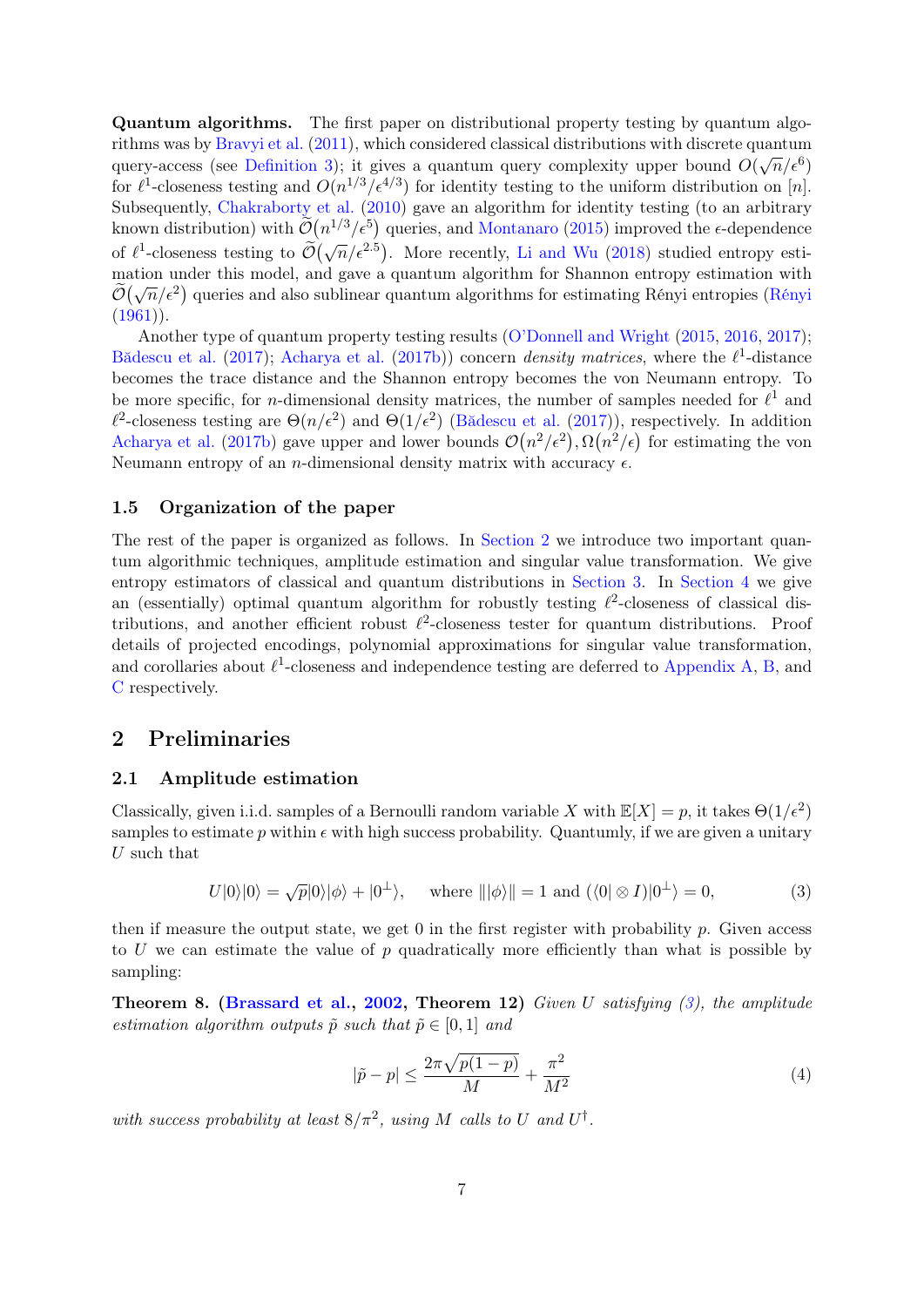In particular, if we take  $M = \left[2\pi \left(\frac{2\sqrt{p}}{\epsilon}\right)\right]$  $\frac{\sqrt{p}}{\epsilon} + \frac{1}{\sqrt{p}}$  $\overline{\overline{\epsilon}}$ ) =  $\Theta\left(\frac{\sqrt{p}}{\epsilon} + \frac{1}{\sqrt{p}}\right)$  $\overline{\epsilon}$ ) in  $(4)$ , we have

$$
|\tilde{p} - p| \le \frac{2\pi\sqrt{p(1-p)}}{2\pi}\epsilon + \frac{\pi^2}{4\pi^2}\epsilon^2 \le \frac{\epsilon}{2} + \frac{\epsilon}{4} \le \epsilon.
$$

Therefore, using only  $\Theta(1/\epsilon)$  implementations of U and  $U^{\dagger}$ , we could get an  $\epsilon$ -additive approximation of p with success probability at least  $8/\pi^2$ , which is a quadratic speed-up compared to the classical sample complexity  $\Theta(1/\epsilon^2)$ . The success probability can be boosted to  $1 - \nu$  by executing the algorithm for  $\Theta(\log 1/\nu)$  times and taking the median of the estimates.

#### 2.2 Quantum singular value transformation

Singular value decomposition (SVD) is one of the most important tools in linear algebra, generalizing eigen-decomposition of Hermitian matrices. Recently, [Gilyén et al.](#page-13-12) [\(2018\)](#page-13-12) proposed quantum singular value transformation which turns our to be very useful for property testing. Mathematically, it is defined as follows:

**Definition 9** (Singular value transformation). Let  $f : \mathbb{R} \to \mathbb{C}$  be an even or odd function. Let  $A \in \mathbb{C}^{\tilde{d} \times d}$  have the following singular value decomposition

$$
A = \sum_{i=1}^{d_{\min}} \varsigma_i |\tilde{\psi}_i\rangle\langle\psi_i|,
$$

where  $d_{\min} := \min(d, \tilde{d})$ . For the function f we define the singular value transformation on A as

$$
f^{(SV)}(A) := \begin{cases} \sum_{i=1}^{d_{\min}} f(\varsigma_i) |\tilde{\psi}_i\rangle\langle\psi_i| & \text{if } f \text{ is odd, and} \\ \sum_{i=1}^{d} f(\varsigma_i) |\psi_i\rangle\langle\psi_i| & \text{if } f \text{ is even, where for } i \in [d] \setminus [d_{\min}] \text{ we define } \varsigma_i := 0. \end{cases}
$$

Quantum singular value transformation by real polynomials can be efficiently implemented on a quantum computer as follows:

<span id="page-7-1"></span>Theorem 10. [\(Gilyén et al.,](#page-13-12) [2018,](#page-13-12) Corollary 18) Let  $\mathcal{H}_U$  be a finite-dimensional Hilbert space and let  $U, \Pi, \Pi \in \text{End}(\mathcal{H}_U)$  be linear operators on  $\mathcal{H}_U$  such that U is a unitary, and  $\Pi, \Pi$ are orthogonal projectors. Suppose that  $P = \sum_{k=0}^{n} a_k x^k \in \mathbb{R}[x]$  is a degree-n polynomial such that

- $a_k \neq 0$  only if  $k \equiv n \mod 2$ , and
- for all  $x \in [-1, 1]$ :  $|P(x)| \leq 1$ .

Then there exist  $\Phi \in \mathbb{R}^n$ , such that

$$
P^{(SV)}(\tilde{\Pi}U\Pi) = \begin{cases} \left( \langle + | \otimes \tilde{\Pi} \right) \left( |0\rangle\langle 0| \otimes U_{\Phi} + |1\rangle\langle 1| \otimes U_{-\Phi} \right) \left( | + \rangle \otimes \Pi \right) & \text{if } n \text{ is odd, and} \\ \left( \langle + | \otimes \Pi \right) \left( |0\rangle\langle 0| \otimes U_{\Phi} + |1\rangle\langle 1| \otimes U_{-\Phi} \right) \left( | + \rangle \otimes \Pi \right) & \text{if } n \text{ is even,} \end{cases}
$$
  
where  $U_{\Phi} = e^{i\phi_1(2\tilde{\Pi} - I)} U \prod_{j=1}^{(n-1)/2} \left( e^{i\phi_{2j}(2\Pi - I)} U^{\dagger} e^{i\phi_{2j+1}(2\tilde{\Pi} - I)} U \right)$ .<sup>5</sup>

<span id="page-7-0"></span><sup>5</sup>This is the mathematical form for odd *n*; even *n* is defined similarly.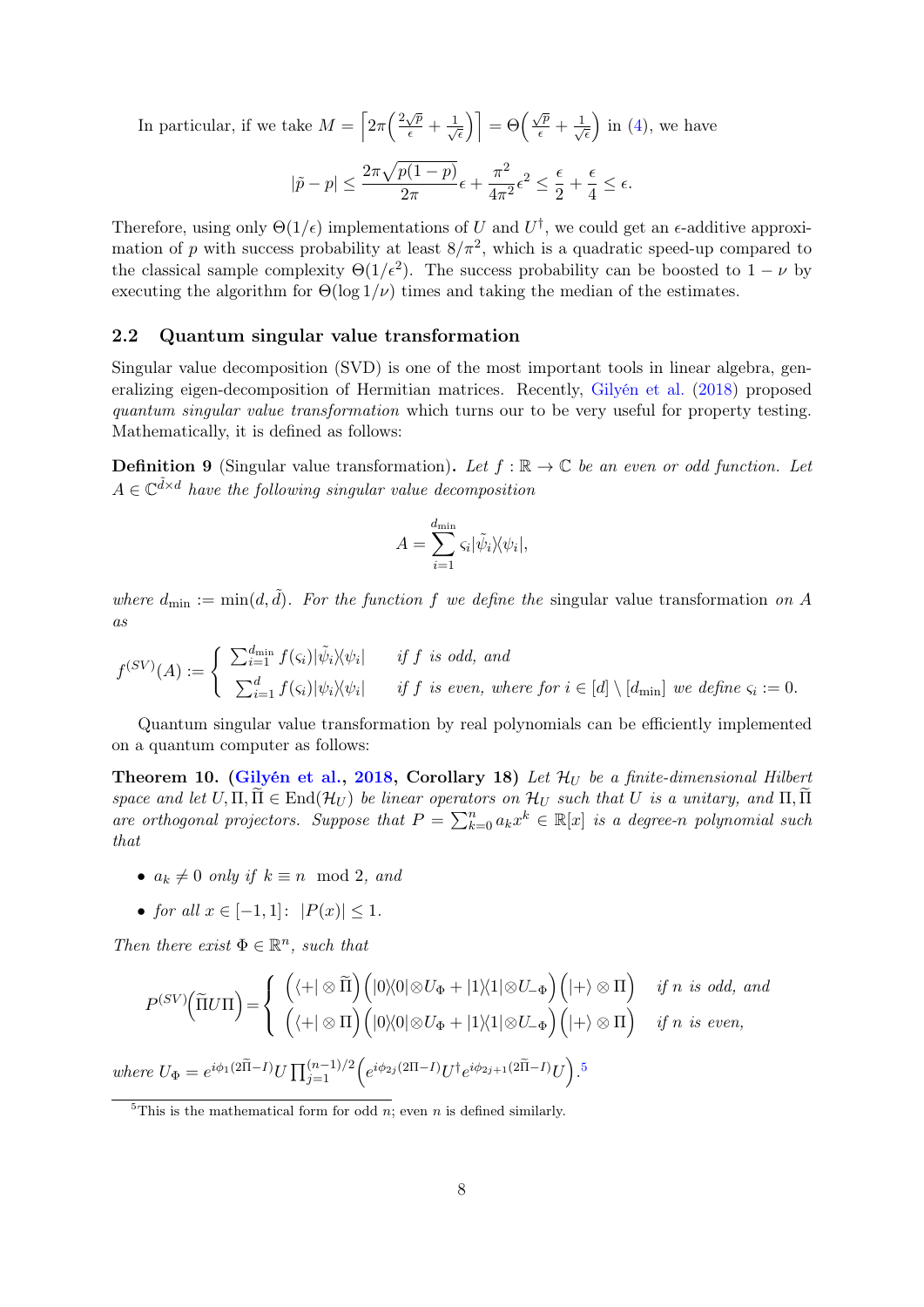Thus for an even or odd polynomial  $P$  of degree  $n$ , we can apply singular value transformation of the matrix  $\tilde{\Pi} U \Pi$  with n uses of  $U, U^{\dagger}$  and the same number of controlled reflections  $I-2\Pi, I-\tilde{\Pi}$  $2\Pi$ .

To apply singular value transformation corresponding to our problems, we need low-degree polynomial approximations to the following functions, which we construct in [Appendix B.](#page-15-1)

<span id="page-8-2"></span>Lemma 11. (Polynomial approximations) Let  $\beta \in (0,1], \eta \in (0,\frac{1}{2})$  $\frac{1}{2}$  and  $t \geq 1$ . There exists polynomials  $\tilde{P}, \tilde{Q}, \tilde{S}$  such that

• 
$$
\forall x \in [\frac{1}{t}, 1]: |\tilde{P}(x) - \frac{1}{2tx}| \leq \eta
$$
, and  $\forall x \in [-1, 1]: -1 \leq \tilde{P}(x) = \tilde{P}(-x) \leq 1$ ,

• 
$$
\forall x \in [-\frac{1-\beta}{t}, \frac{1-\beta}{t}]: |\tilde{Q}(x) - tx| \leq \eta \cdot (tx), \text{ and } \forall x \in [-1,1]: \tilde{Q}(x) = -\tilde{Q}(-x) \leq 1,
$$

•  $\forall x \in [\beta, 1] : |\tilde{S}(x) - \frac{\ln(1/x)}{2 \ln(2/\beta)}$  $\frac{\ln(1/x)}{2\ln(2/\beta)} \leq \eta$ , and  $\forall x \in [-1,1]$ :  $-1 \leq \tilde{S}(x) = \tilde{S}(-x) \leq 1$ ,

moreover  $\deg(\tilde{P}) = \mathcal{O}\left(t \log\left(\frac{1}{n}\right)\right)$  $\left(\frac{1}{\eta}\right)\Big),\ \deg(\tilde{Q})=\mathcal{O}\Big(\frac{t}{\beta}\Big)$  $rac{t}{\beta} \log \left( \frac{1}{\eta} \right)$  $\left(\frac{1}{\eta}\right)$ ), and  $\deg(\tilde{S}) = \mathcal{O}\left(\frac{1}{\beta}\right)$  $rac{1}{\beta} \log \left( \frac{1}{\eta} \right)$  $\frac{1}{\eta}$ ).

# <span id="page-8-1"></span>3 Entropy estimation

### 3.1 Classical distributions with purified quantum query-access

Recall that we introduced purified quantum query-access in [Definition 2.](#page-1-2) In particular, for a classical distribution p on [n], we are given a unitary  $U_p$  acting on  $\mathbb{C}^{n \times n}$  such that

<span id="page-8-4"></span>
$$
U_p|0\rangle_A|0\rangle_B = |\psi_p\rangle = \sum_{i=1}^n \sqrt{p_i} |\phi_i\rangle_A |i\rangle_B. \tag{5}
$$

We use  $U_p$  and  $U_p^{\dagger}$  to estimate the Shannon entropy  $H(p)$ :

<span id="page-8-0"></span>**Theorem 12.** For any  $0 < \epsilon < 1$ , we can estimate  $H(p)$  with accuracy  $\epsilon$  with success probability at least  $2/3$  using  $\mathcal{O}\left(\frac{\sqrt{n}}{\epsilon^{1.5}}\right)$  $\frac{\sqrt{n}}{\epsilon^{1.5}} \log^{1.5}(\frac{n}{\epsilon})$  $\frac{n}{\epsilon}$ )  $\log\left(\frac{\log n}{\epsilon}\right)$  $\left(\frac{\text{g }n}{\epsilon}\right)$  calls to  $U_p$  and  $U_p^{\dagger}$ .

*Proof.* The general idea is to first construct a unitary matrix with singular values  $\sqrt{p_1}, \ldots, \sqrt{p_n}$ . We use the construction of Eq. [\(1\)](#page-4-1) and apply singular value transformation [\(Theorem 10\)](#page-7-1) by a polynomial  $\tilde{S}$  constructed in [Corollary 11,](#page-8-2) setting  $\eta = \frac{\epsilon}{24 \text{ ln}}$  $\frac{\epsilon}{24 \ln(2/\beta)}$  and  $\beta = \sqrt{\Delta}$  for  $\Delta = \frac{\epsilon}{4 n \ln(n/\epsilon)}$ . Notice that this  $\Delta$  satisfies

$$
\Delta\left(\ln\left(\frac{1}{\Delta}\right)+1\right) = \frac{\epsilon}{4n\ln(n/\epsilon)} \cdot \ln\frac{4en\ln(n/\epsilon)}{\epsilon} \le \frac{\epsilon}{4n\ln(n/\epsilon)} \cdot \ln\frac{n^2}{\epsilon^2} = \frac{\epsilon}{2n},\tag{6}
$$

provided that  $\frac{n}{\epsilon} \geq 42$ . Note that the polynomial  $\tilde{S}$  satisfies both conditions in [Theorem 10.](#page-7-1) Applying the singular value transformed version of the operator [\(1\)](#page-4-1) to the state  $|\psi_p\rangle$  results in

<span id="page-8-5"></span><span id="page-8-3"></span>
$$
|\widetilde{\Psi_p}\rangle = \sum_{i=1}^n \sqrt{p_i} \widetilde{S}(\sqrt{p_i}) |\phi_i\rangle_A |i\rangle_B |0\rangle + \dots |1\rangle.
$$
 (7)

Preparing  $|\widetilde{\Psi_p}\rangle$  costs deg  $\tilde{S} = \mathcal{O}\left(\frac{1}{\beta}\right)$  $rac{1}{\beta} \log \left( \frac{1}{\eta} \right)$  $\left(\frac{1}{\eta}\right)\Big) = \mathcal{O}\Big(\sqrt{\frac{n}{\epsilon}}\Big)$  $\frac{n}{\epsilon} \log\left(\frac{n}{\epsilon}\right)$  $\sqrt{\frac{n}{\epsilon}}\log\left(\frac{\log n}{\epsilon}\right)$  $\left(\frac{gn}{\epsilon}\right)$  uses of  $U_p$  and  $U_p^{\dagger}$  and the same number of controlled reflections through  $\Pi$ ,  $\Pi$ . Furthermore, Eq. [\(15\)](#page-16-2) implies that for all *i* such that  $p_i \geq \Delta$ ,

$$
\left|\frac{p_i \ln(1/p_i)}{4 \ln(2/\beta)} - p_i \tilde{S}(\sqrt{p_i})\right| = p_i \cdot \left|\frac{\ln(1/\sqrt{p_i})}{2 \ln(2/\beta)} - \tilde{S}(\sqrt{p_i})\right| \le \eta p_i.
$$
\n(8)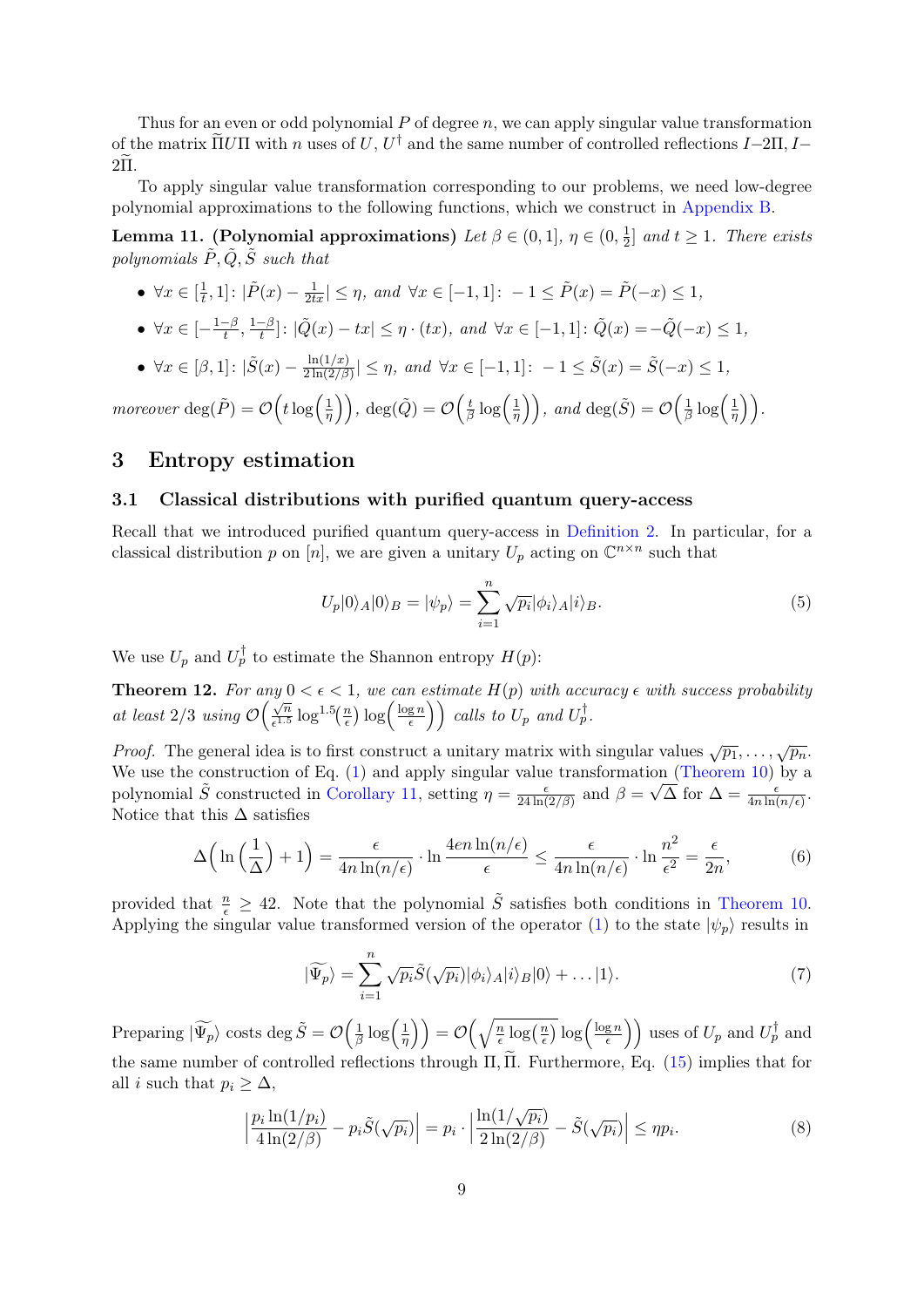For all i such that  $p_i < \Delta$ , we have

$$
\left|\frac{p_i \ln(1/p_i)}{4\ln(2/\beta)} - p_i \tilde{S}(\sqrt{p_i})\right| \le \frac{p_i \ln(1/p_i) + p_i}{4\ln(2/\beta)} \le \frac{\Delta(\ln(\frac{1}{\Delta}) + 1)}{4\ln(2/\beta)} \le \frac{\epsilon}{8n\ln(2/\beta)},\tag{9}
$$

where the first inequality comes from the fact that  $|\tilde{S}(x)| \leq 1$  for all  $x \in [-1,1]$ , the second inequality comes from the monotonicity of  $x(\ln(1/x) + 1)$  on  $(0, \frac{1}{\Delta})$  $\frac{1}{\Delta}$ , and the third inequality comes from  $(6)$ . As a result of  $(5)$ ,  $(8)$ , and  $(9)$ , we have

<span id="page-9-3"></span>
$$
\left| \left( \langle \psi_p | \otimes \langle 0 | \right) | \widetilde{\Psi_p} \rangle - \frac{H(p)}{4 \ln(2/\beta)} \right| = \left| p_i \widetilde{S}(\sqrt{p_i}) - \sum_{i=1}^n \frac{p_i \log(1/p_i)}{4 \ln(2/\beta)} \right|
$$
  

$$
\leq \sum_{i \colon p_i < \Delta} \frac{\epsilon}{8n \ln(2/\beta)} + \sum_{i \colon p_i \geq \Delta} \eta p_i
$$
  

$$
\leq \frac{\epsilon}{8 \ln(2/\beta)} + \frac{\epsilon}{24 \ln(2/\beta)} = \frac{\epsilon}{6 \ln(2/\beta)}.
$$

Therefore,  $|4\ln(2/\beta)(\langle\psi_p|\otimes\langle 0|)|\widetilde{\Psi_p}\rangle - H(p)| \leq 2\epsilon/3$ . By [Theorem 8,](#page-6-3) we can use  $\Theta(\ln(1/\beta)/\epsilon)$ applications of the unitaries (and their inverses) that implement  $|\psi_p\rangle$  and  $|\widetilde{\Psi_p}\rangle$  to estimate  $(\langle \psi_p | \otimes \langle 0 | \rangle | \widetilde{\Psi_p} \rangle$  within additive error  $\frac{\epsilon}{12 \ln(2/\beta)}$ . In total, this estimates  $H(p)$  within additive error  $\frac{\epsilon}{12 \ln(2/\beta)} \cdot 4 \ln(2/\beta) + \frac{2\epsilon}{3} = \epsilon$  with success probability at least  $8/\pi^2$ . The total complexity of the algorithm is

$$
\mathcal{O}\left(\frac{\ln(1/\beta)}{\epsilon}\right) \cdot \mathcal{O}\left(\sqrt{\frac{n}{\epsilon} \log\left(\frac{n}{\epsilon}\right)} \log\left(\frac{\log n}{\epsilon}\right)\right) = \mathcal{O}\left(\frac{\sqrt{n}}{\epsilon^{1.5}} \log^{1.5}\left(\frac{n}{\epsilon}\right) \log\left(\frac{\log n}{\epsilon}\right)\right). \qquad \Box
$$

#### 3.2 Density matrices with purified quantum query-access

For a density matrix  $\rho$ , we also assume the purified quantum query-access in [Definition 2,](#page-1-2) i.e., a unitary oracle  $U_{\rho}$  acting as  $U_{\rho}|0\rangle_A|0\rangle_B = |\rho\rangle = \sum_{i=1}^n \sqrt{p_i} |\phi_i\rangle_A |\psi_i\rangle_B$ . We use  $U_{\rho}$  and  $U_{\rho}^{\dagger}$  to estimate the von-Neumann entropy  $H(\rho) = -\text{Tr}[\rho \log \rho]$ 

<span id="page-9-0"></span>**Theorem 13.** For any  $0 < \epsilon < 1$ , we can estimate  $H(p)$  with accuracy  $\epsilon$  with success probability at least  $2/3$  using  $\widetilde{\mathcal{O}}\left(\frac{n}{\epsilon^1}\right)$  $\frac{n}{\epsilon^{1.5}}$  calls to  $U_{\rho}$  and  $U_{\rho}^{\dagger}$ .

*Proof.* We use the construction of Eq.  $(2)$ . The proof is essentially the same as that of [Theo](#page-8-0)[rem 12](#page-8-0) proceeding by constructing singular value transformation via [Theorem 10,](#page-7-1) with the only difference that all probabilities are rescaled by a factor of  $1/\sqrt{n}$  in [\(2\)](#page-5-1); as a result, the number √ n of calls to  $U_{\rho}$  and  $U_{\rho}^{\dagger}$  is blown up to  $\widetilde{\mathcal{O}}(\sqrt{n} \cdot$  $\left(\frac{\sqrt{n}}{\epsilon^{1.5}}\right) = \widetilde{\mathcal{O}}\left(\frac{n}{\epsilon^{1.5}}\right)$  $\frac{n}{\epsilon^{1.5}}$ .  $\Box$ 

# <span id="page-9-2"></span>4 Robust testers for  $\ell^2$ -closeness with purified query-access

First we give an  $\ell^2$ -closeness tester for unknown classical distributions p, q.

<span id="page-9-1"></span>**Theorem 14.** Given purified quantum query-access for classical distributions  $p, q$  as in [Defini](#page-1-2)[tion 2,](#page-1-2) for any  $\nu, \epsilon \in (0, 1)$  the quantum query complexity of distinguishing the cases  $||p - q||_2 \geq \epsilon$ and  $||p - q||_2 \leq (1 - \nu)\epsilon$  with success probability at least 2/3 is  $\mathcal{O}(\frac{1}{\nu\epsilon})$  $\frac{1}{\nu \epsilon} \log^3(\frac{1}{\nu \epsilon}) \log \log(\frac{1}{\nu \epsilon})$ .

*Proof.* The main idea is to first bin the x elements based on the approximate value of  $p(x)$  +  $q(x)$ , then apply fine-tuned algorithms exploiting the knowledge of the approximate value of  $p(x) + q(x)$ .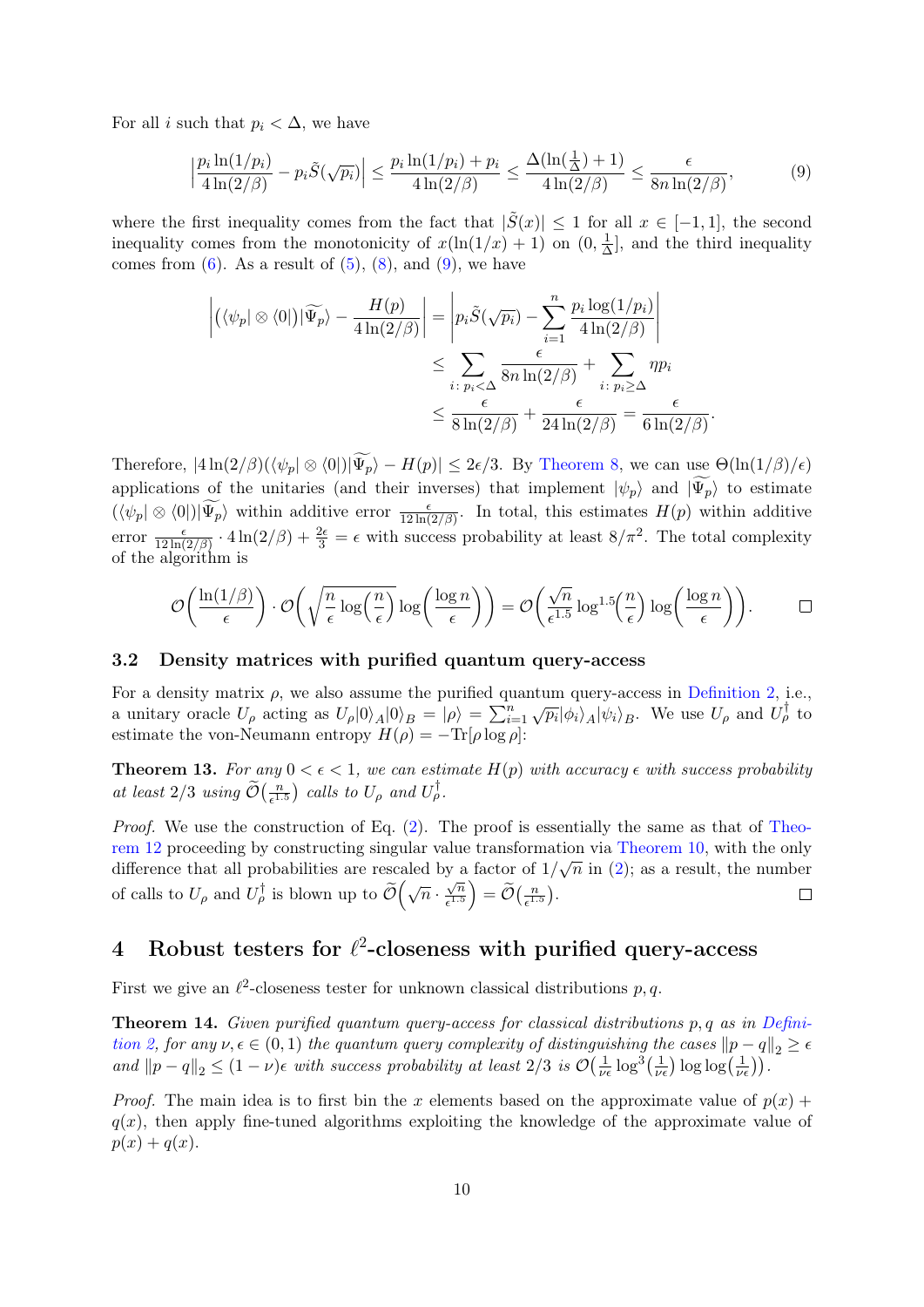Using amplitude estimation for any  $k \in \mathbb{N}$  we can construct an algorithm  $\mathcal{A}_k$  that for any input x with  $p(x) + q(x) \geq 2^{-k}$  outputs "greater" with probability at least 2/3, and for any x with  $p(x) + q(x) \leq 2^{-k-1}$  outputs "smaller" and uses  $\mathcal{O}(2^{\frac{k}{2}})$  queries to  $U_p$  and  $U_q$ . Using  $\mathcal{O}(\log(\frac{1}{\nu_{\epsilon}}))$  repetitions we can boost the success probability to  $1 - \mathcal{O}(\text{poly}(\nu_{\epsilon}))$ . Since our algorithm only needs to succeed with constant probability, and will use these subroutines at most  $\frac{1}{\text{poly}(\nu\epsilon)}$  times, we can ignore the small failure probability. Therefore in the rest of the proof we assume without loss of generality, that  $A_k$  that solves perfectly the above question with (query) complexity  $\mathcal{O}\left(2^{\frac{k}{2}}\log(\frac{1}{\nu_{\epsilon}})\right)$ .

<span id="page-10-0"></span>**Algorithm 1** Estimating  $log_2(p(x) + q(x))$ input  $x \in [n], \theta \in (0,1)$ 1: for  $k \in K := \{-1, 0, 1, 2, \ldots, \lceil \log_2(\frac{1}{\theta}) \rceil \}$  $\left\lfloor\frac{1}{\theta}\right\rceil\right\}$  do 2: Run algorithm  $\mathcal{A}_k$  on  $|x\rangle$  if output is "greater" then return k 3: return "less than  $\theta$ "

For any x with  $p(x) + q(x) \ge \theta$ , [Algorithm 1](#page-10-0) outputs a k such that  $p(x) + q(x) \in (2^{-k-1}, 2^{-k+1})$ . However, note that this labeling is probabilistic; let us denote by  $s_k(x)$  the probability that x is labeled by k. Observe that  $s_k(x) = 0$  unless  $k \in \left\{ \left| \log_2 \left( \frac{1}{p(x)} \right) \right| \right\}$  $\frac{1}{p(x)+q(x)}\Big)\Big\vert\,,\Big\lceil\log_2\Big(\frac{1}{p(x)+q(x)}\Big)\Big\vert$  $\frac{1}{p(x)+q(x)}\bigg)\bigg\}$ . Now let us express  $||p - q||_2^2$  $\frac{2}{2}$  in terms of this "soft-selection" function  $s(x)$ .

$$
||p - q||_2^2 = \sum_x |p(x) - q(x)|^2
$$
  
= 
$$
\sum_x \sum_{k \in K} s_k(x) |p(x) - q(x)|^2 + \eta
$$
  
= 
$$
\sum_{k \in K} 2^{9-k} \sum_x s_k(x) \frac{p(x) + q(x)}{2} \frac{2^{-k-2}}{p(x) + q(x)} \left(\frac{p(x) - q(x)}{2^{-k+3}}\right)^2 + \eta,
$$
 (10)

where the bound on  $\eta$  follows from the observation that

$$
\eta \leq \sum_{x \colon p(x) + q(x) < \theta} |p(x) - q(x)|^2 \leq \sum_{x \colon p(x) + q(x) < \theta} (p(x) + q(x))^2 < \theta \sum_{x \colon p(x) + q(x) < \theta} p(x) + q(x) < 2\theta.
$$

If for all  $k \in K$  we have a  $2^{k-9} \frac{\theta}{|K|}$ -precise estimate of

<span id="page-10-1"></span>
$$
\sum_{x} s_k(x) \frac{p(x) + q(x)}{2} \frac{2^{-k-2}}{p(x) + q(x)} \left(\frac{p(x) - q(x)}{2^{-k+3}}\right)^2, \tag{11}
$$

then we get a 3θ-precise estimate of  $||p - q||_2^2$ <sup>2</sup>/<sub>2</sub>. In particular setting  $\theta := \nu \epsilon^2/6$ , this solves the robust testing problem, since if  $||p - q|| \ge \epsilon$  then  $||p - q||^2 \ge \epsilon^2$ , on the other hand if  $||p - q|| \le (1 - \nu)\epsilon$  then  $||p - q||^2 \le (1 - \nu)^2 \epsilon^2 \le (1 - \nu)\epsilon^2 = \epsilon^2 - \nu\epsilon^2$ .

Now we describe how to construct a quantum algorithm that sets the first output qubit to  $|0\rangle$  with probability [\(11\)](#page-10-1). Start with preparing a purification of the distribution of  $\frac{p(x)+q(x)}{2}$ , then set the label of x to k with probability  $s_k(x)$  using [Algorithm 1](#page-10-0) terminating it after using  $\mathcal{A}_k$ . Then separately apply the maps  $\sqrt{\frac{2^{-k-2}}{p(x)+q(x)}}$  and  $\frac{p(x)-q(x)}{2^{-k-3}}$  to the state.

Note that we do not need to apply the above transformations exactly, it is enough if apply them with precision say  $2^{k-1} \frac{\theta}{|K|}$ . We analyze the complexity of (approximately) implementing the above sketched algorithm. To implement the map  $\sqrt{\frac{2^{-k-2}}{p(x)+q(x)}}$ , we use the unitary of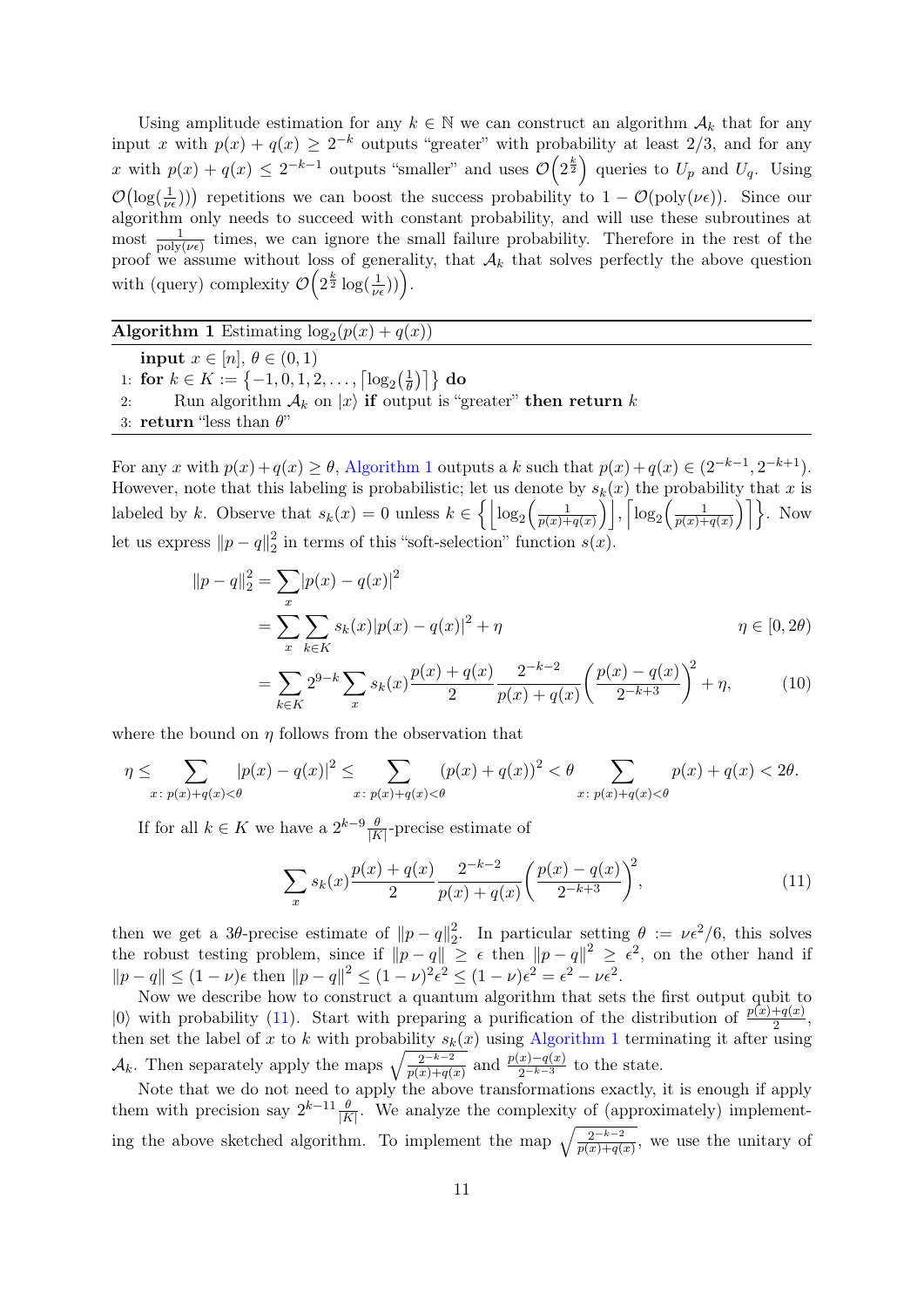Eq. [\(1\)](#page-4-1), and transform the singular values by the polynomial  $\tilde{P}$  from [Corollary 11](#page-8-2) using [The](#page-7-1)[orem 10.](#page-7-1) In order to implement the map  $\frac{p(x)-q(x)}{2^{-k-2}}$ , we again use the unitary of Eq. [\(1\)](#page-4-1), but now separately for p and q. We amplify both the singular values  $\sqrt{p(x)}$  and  $\sqrt{q(x)}$  by a factor  $2^{k-2}$  using the polynomial  $\tilde{Q}$  from [Corollary 11](#page-8-2) in [Theorem 10.](#page-7-1) Then we create a bolck-encoding<sup>[6](#page-11-1)</sup> of both and  $2^{k-2}p(x)$  and  $2^{k-2}q(x)$  and then combine them to get a block-encoding of  $\frac{p(x)-q(x)}{2^{-k-3}}$ . In both cases the query complexity of  $\mathcal{O}(\theta/|K|)$ -precisely implementing the transformations is  $\mathcal{O}(2^{k/2} \log(|K|/\theta)) = \mathcal{O}(2^{k/2} \log(1/\theta))$ . Since computing the label k also costs  $\mathcal{O}(2^{k/2}\log(1/(\nu\epsilon)))$ , this is the overall complexity so far. Finally we estimate the probability of the first qubit being set to |0\, with setting  $M = \mathcal{O}(|K|2^{-k/2}/(\nu_{\epsilon}))$  in [Theorem 8,](#page-6-3) and boost the success probability to  $1 - \mathcal{O}(1/|K|)$  with  $\mathcal{O}(\log(|K|))$  repetitions. Thus for any  $k \in K$ the overall complexity of estimating Eq. [\(11\)](#page-10-1) with sufficient precision has (query) complexity  $\mathcal{O}\Big(\frac{|K|}{\mu\epsilon}$  $\frac{|K|}{\nu \epsilon} \log\left(\frac{1}{\nu \epsilon}\right) \log(|K|) \Big) = \mathcal{O}\big(\frac{1}{\nu \epsilon}\big)$  $\frac{1}{\nu \epsilon} \log^2(\frac{1}{\nu \epsilon}) \log \log(\frac{1}{\nu \epsilon}))$ . Therefore estimating  $||p - q||_2^2$  $\frac{2}{2}$  to precision  $\nu \epsilon^2/6$  with high probability has (query) complexity

$$
\mathcal{O}\left(\frac{1}{\nu\epsilon}\log^3\left(\frac{1}{\nu\epsilon}\right)\log\log\left(\frac{1}{\nu\epsilon}\right)\right).
$$

It is easy to see an  $\Omega(\frac{1}{\epsilon})$  $\frac{1}{\epsilon}$ ) lower bound on the above problem even in the strongest quantum pure state input model [Definition 4.](#page-2-1) Indeed, consider the case  $n = 2, q = (\frac{1}{2}, \frac{1}{2})$  $(\frac{1}{2})$  (the uniform distribution on  $\{1, 2\}$  and we want to test whether  $p = q$  or  $||p - q||_2 \ge \epsilon$ . This is equivalent to test whether  $p_1 = \frac{1}{2}$  $rac{1}{2}$  or  $|p_1-\frac{1}{2}|$  $\frac{1}{2}$  |  $\geq \frac{\epsilon}{\sqrt{2}}$ ; due to the optimality of amplitude estimation in [Theorem 8,](#page-6-3) this task requires  $\Omega(\frac{1}{\epsilon})$  quantum queries to the unitary U preparing the state  $\sqrt{p_1}|1\rangle + \sqrt{p_2}|2\rangle$ .

Now we prove the following result on (robust)  $\ell^2$ -closeness testing for quantum distributions:

<span id="page-11-0"></span>**Theorem 15.** Given  $\epsilon, \nu \in (0,1)$  and two density operators  $\rho, \sigma \in \mathbb{C}^{n \times n}$  with purified quantum query-access to  $U_{\rho}$  and  $U_{\sigma}$  as in [Definition 2,](#page-1-2) it takes  $\mathcal{O}(\min\left(\frac{\sqrt{n}}{2}\right))$  $\frac{\sqrt{n}}{\epsilon}, \frac{1}{\epsilon^2}$  $\frac{1}{\epsilon^2}\bigg)\frac{1}{\nu}$  $\left(\frac{1}{\nu}\right)$  queries to  $U_\rho, U_\rho^\dagger, U_\sigma, U_\sigma^\dagger$ to decide whether  $\|\rho-\sigma\|_2 \geq \epsilon$  or  $\|\rho-\sigma\|_2 \leq (1-\nu)\epsilon$ , with success probability at least 2/3.

*Proof.* We can combine the block-encodings of  $\rho$  and  $\sigma$  to apply the map  $\frac{\rho-\sigma}{2}$  to the maximally entangled state  $\sum_{j=1}^n$  $\frac{|j\rangle|j\rangle}{\sqrt{n}}$ , which gives

$$
\sum_{j=1}^n \frac{|j\rangle|j\rangle}{\sqrt{n}} \to \left(\frac{\rho-\sigma}{2}\otimes I\right) \sum_{j=1}^n \frac{|j\rangle|j\rangle}{\sqrt{n}}|0\rangle + \dots |1\rangle.
$$

The probability of measuring the  $|0\rangle$  ancilla state is

$$
\sum_{i,j=1}^n \frac{\langle i|\langle i|}{\sqrt{n}} \left(\frac{(\rho-\sigma)^2}{4}\otimes I\right) \frac{|j\rangle|j\rangle}{\sqrt{n}} = \frac{1}{4n} \sum_{i=1}^n \langle i|(\rho-\sigma)^2|i\rangle = \frac{1}{4n} \text{Tr}[(\rho-\sigma)^2].
$$

Thus it suffices to apply amplitude estimation with  $M = \Theta\left(\frac{\sqrt{n}}{\nu \epsilon}\right)$  calls to  $U_{\rho}, U_{\rho}^{\dagger}, U_{\sigma}, U_{\sigma}^{\dagger}$ .

On the other hand, we can estimate  $\|\rho - \sigma\|_2^2$  $\frac{2}{2}$  by observing that  $\|\rho - \sigma\|_2^2 = \text{Tr}\left[(\rho - \sigma)^2\right] =$  $\text{Tr}[\rho^2] - 2\text{Tr}[\rho \sigma] + \text{Tr}[\sigma^2]$ . Since the success probability of the SWAP test [\(Buhrman et al.](#page-13-13) [\(2001\)](#page-13-13)) on input states  $\rho, \sigma$  is  $\frac{1}{2}(1 + Tr[\rho \sigma])$ , we can individually estimate the latter quantities with precision  $\mathcal{O}(\nu \epsilon^2)$  using amplitude estimation [\(Theorem 8\)](#page-6-3) with  $\mathcal{O}(\frac{1}{\nu \epsilon^2})$  queries to  $U_{\rho}, U_{\rho}^{\dagger}, U_{\sigma}, U_{\sigma}^{\dagger}$ . As a result, we could decide whether  $\|\rho-\sigma\|_2 \geq \epsilon$  or  $\|\rho-\sigma\|_2 \leq (1-\nu)\epsilon$  using  $\mathcal{O}\left(\frac{1}{\nu\epsilon^2}\right)$  queries.

<span id="page-11-1"></span>The result of [Theorem 15](#page-11-0) hence follows by taking the minimum of the two complexities.  $\Box$ 

<sup>&</sup>lt;sup>6</sup>If we have a projected unitary encoding of  $\Pi U \tilde{\Pi} = A = \sum_i \varsigma_i |\psi_i\rangle\langle 0, i|$  with  $\tilde{\Pi} = |0\rangle\langle 0| \otimes I$  we can immediately turn it into a block-encoding of  $A^{\dagger}A = \sum_i \zeta_i^2 |i\rangle\langle i|$ , by e.g. applying [Theorem 10](#page-7-1) with the polynomial  $x^2$ .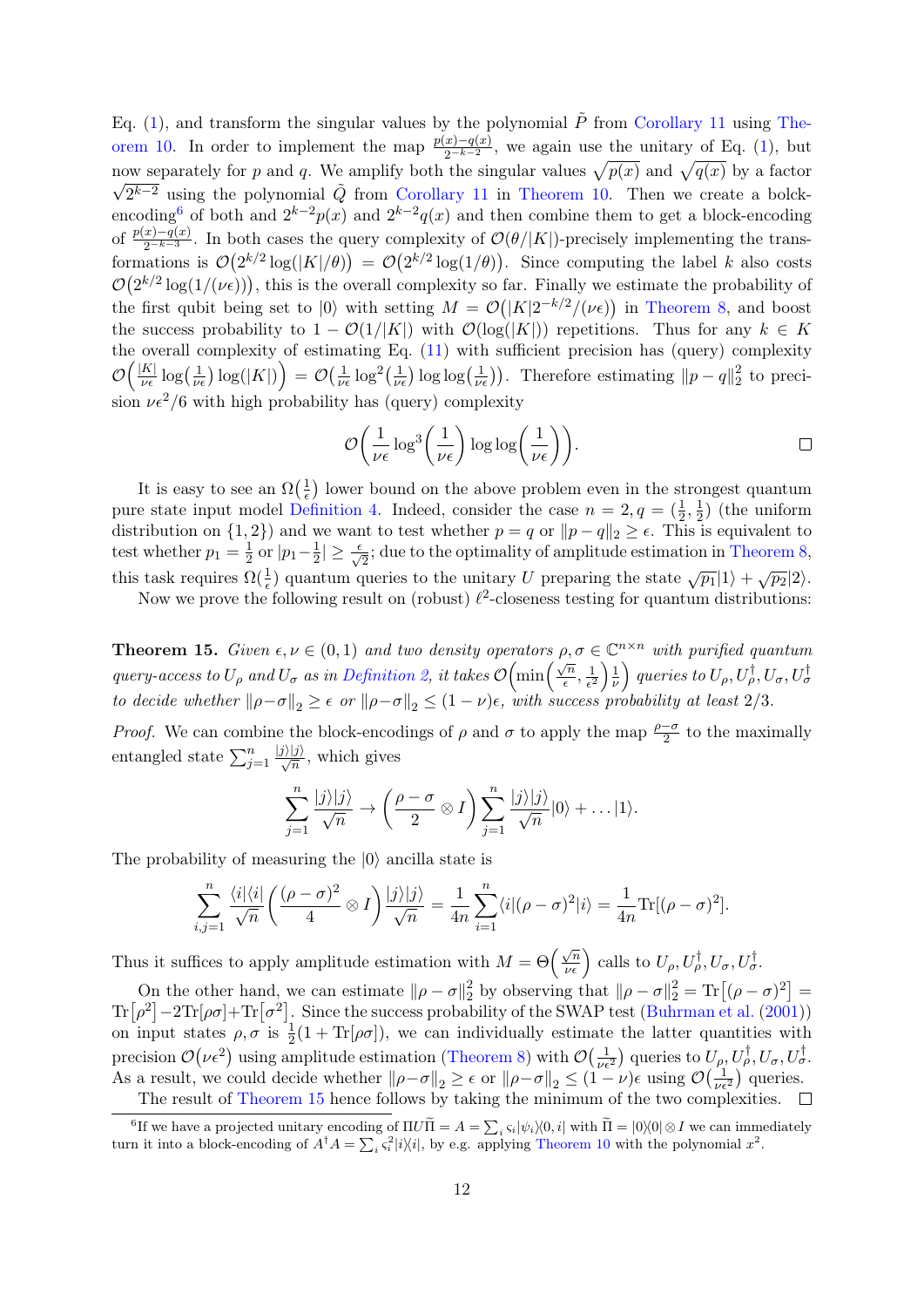# 5 Future work and open questions

Our paper raises a couple of natural open questions for future work. For example:

- Can we prove quantum lower bounds that match our upper bounds? For instance, can we prove an  $\Omega(\frac{n}{\epsilon})$  $\frac{n}{\epsilon}$ ) lower bound on estimating the von Neumann entropy in the purified quantum query-access model for density operators? Is there a lower bound technique which naturally fits our purified quantum query input model?
- For which other distributional property testing problems can we get speed-ups using the presented methodology?

# Acknowledgments

A.G. thanks Ronald de Wolf, Ignacio Cirac and Yimin Ge for useful discussion.

## References

- <span id="page-12-2"></span>Jayadev Acharya, Hirakendu Das, Alon Orlitsky, and Ananda Theertha Suresh. A unified maximum likelihood approach for estimating symmetric properties of discrete distributions. In Proceedings of the 34th International Conference on Machine Learning (ICML), pages 11–21, 2017a. URL <http://proceedings.mlr.press/v70/acharya17a.html>. arXiv: [1611.02960](https://arxiv.org/abs/1611.02960)
- <span id="page-12-4"></span>Jayadev Acharya, Ibrahim Issa, Nirmal V. Shende, and Aaron B. Wagner. Measuring quantum entropy. arXiv: [1711.00814](https://arxiv.org/abs/1711.00814), 2017b.
- <span id="page-12-0"></span>Srinivasan Arunachalam and Ronald de Wolf. Optimal quantum sample complexity of learning algorithms. In Proceedings of the 32nd IEEE Conference on Computational Complexity (CCC), pages 25:1–25:31, 2017. [doi: 10.4230/LIPIcs.CCC.2017.25.](http://doi.org/10.4230/LIPIcs.CCC.2017.25) arXiv: [1607.00932](https://arxiv.org/abs/1607.00932)
- <span id="page-12-1"></span>Srinivasan Arunachalam, Sourav Chakraborty, Troy Lee, and Ronald de Wolf. Two new results about quantum exact learnings. arXiv: [1810.00481](https://arxiv.org/abs/1810.00481), 2018.
- <span id="page-12-3"></span>Costin Bădescu, Ryan O'Donnell, and John Wright. Quantum state certification. arXiv: [1708.06002](https://arxiv.org/abs/1708.06002), 2017.
- <span id="page-12-6"></span>Tuğkan Batu, Eldar Fischer, Lance Fortnow, Ravi Kumar, Ronitt Rubinfeld, and Patrick White. Testing random variables for independence and identity. In Proceedings of the  $42nd$ IEEE Symposium on Foundations of Computer Science (FOCS), pages 442–451, 2001. [doi:](http://doi.org/10.1109/SFCS.2001.959920) [10.1109/SFCS.2001.959920.](http://doi.org/10.1109/SFCS.2001.959920)
- <span id="page-12-7"></span>Tuğkan Batu, Sanjoy Dasgupta, Ravi Kumar, and Ronitt Rubinfeld. The complexity of approximating the entropy. SIAM Journal on Computing, 35(1):132–150, 2005. [doi:](http://doi.org/10.1145/509907.510005) [10.1145/509907.510005.](http://doi.org/10.1145/509907.510005)
- <span id="page-12-5"></span>Tuğkan Batu, Lance Fortnow, Ronitt Rubinfeld, Warren D Smith, and Patrick White. Testing closeness of discrete distributions. Journal of the ACM, 60(1):4, 2013. [doi:](http://doi.org/10.1145/2432622.2432626) [10.1145/2432622.2432626.](http://doi.org/10.1145/2432622.2432626) arXiv: [1009.5397](https://arxiv.org/abs/1009.5397)
- <span id="page-12-8"></span>Gilles Brassard, Peter Høyer, Michele Mosca, and Alain Tapp. Quantum amplitude amplification and estimation. In Quantum Computation and Quantum Information: A Millennium Volume, volume 305 of Contemporary Mathematics Series, pages 53–74. AMS, 2002. [doi:](http://doi.org/10.1090/conm/305) [10.1090/conm/305.](http://doi.org/10.1090/conm/305) arXiv: [quant-ph/0005055](https://arxiv.org/abs/quant-ph/0005055)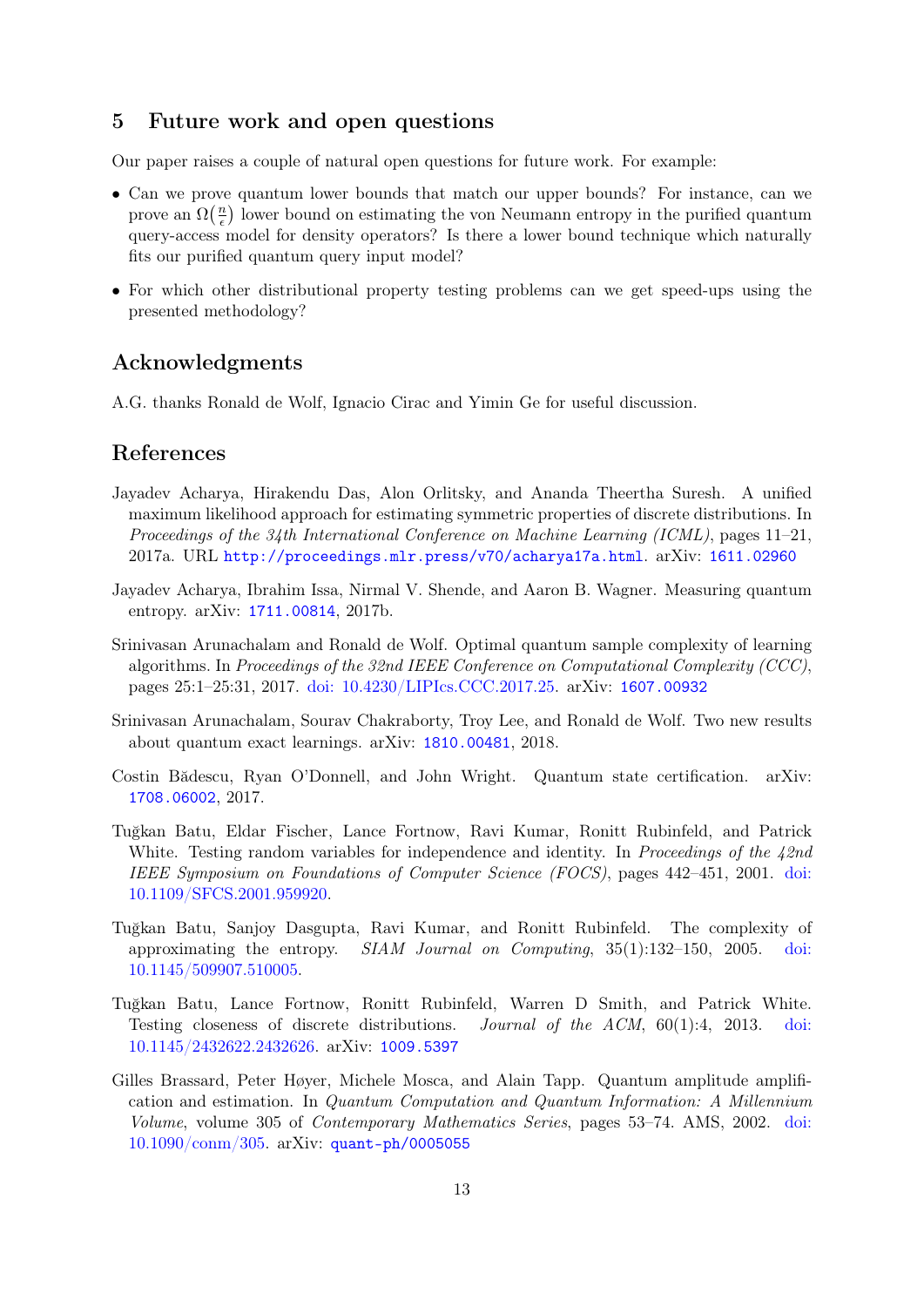- <span id="page-13-2"></span>Sergey Bravyi, Aram W. Harrow, and Avinatan Hassidim. Quantum algorithms for testing properties of distributions. IEEE Transactions on Information Theory, 57(6):3971–3981, 2011. [doi: 10.1109/TIT.2011.2134250.](http://doi.org/10.1109/TIT.2011.2134250) arXiv: [0907.3920](https://arxiv.org/abs/0907.3920)
- <span id="page-13-13"></span>Harry Buhrman, Richard Cleve, John Watrous, and Ronald de Wolf. Quantum fingerprinting. Physical Review Letters, 87(16):167902, 2001. [doi: 10.1103/PhysRevLett.87.167902.](http://doi.org/10.1103/PhysRevLett.87.167902) arXiv: [quant-ph/0102001](https://arxiv.org/abs/quant-ph/0102001)
- <span id="page-13-6"></span>Mark Bun, Robin Kothari, and Justin Thaler. The polynomial method strikes back: Tight quantum query bounds via dual polynomials. In Proceedings of the 50th ACM Symposium on Theory of Computing (STOC), 2018. [doi: 10.1145/3188745.3188784.](http://doi.org/10.1145/3188745.3188784) arXiv: [1710.09079](https://arxiv.org/abs/1710.09079)
- <span id="page-13-9"></span>André Chailloux. A note on the quantum query complexity of permutation symmetric functions. In Proceedings of the 10th Innovations in Theoretical Computer Science Conference (ITCS), pages 19:1–19:7, 2018. [doi: 10.4230/LIPIcs.ITCS.2019.19.](http://doi.org/10.4230/LIPIcs.ITCS.2019.19) arXiv: [1810.01790](https://arxiv.org/abs/1810.01790)
- <span id="page-13-11"></span>Shantanav Chakraborty, András Gilyén, and Stacey Jeffery. The power of block-encoded matrix powers: improved regression techniques via faster Hamiltonian simulation. arXiv: [1804.01973](https://arxiv.org/abs/1804.01973), 2018.
- <span id="page-13-4"></span>Sourav Chakraborty, Eldar Fischer, Arie Matsliah, and Ronald de Wolf. New results on quantum property testing. In Proceedings of the 30th International Conference on Foundations of Software Technology and Theoretical Computer Science (FSTTCS), page 145, 2010. [doi:](http://doi.org/10.4230/LIPIcs.FSTTCS.2010.145) [10.4230/LIPIcs.FSTTCS.2010.145.](http://doi.org/10.4230/LIPIcs.FSTTCS.2010.145) arXiv: [1005.0523](https://arxiv.org/abs/1005.0523)
- <span id="page-13-1"></span>Siu-On Chan, Ilias Diakonikolas, Gregory Valiant, and Paul Valiant. Optimal algorithms for testing closeness of discrete distributions. In Proceedings of the 25th ACM-SIAM Symposium on Discrete Algorithms (SODA), pages 1193–1203, 2014. [doi: 10.1137/1.9781611973402.88.](http://doi.org/10.1137/1.9781611973402.88) arXiv: [1308.3946](https://arxiv.org/abs/1308.3946)
- <span id="page-13-7"></span>Ilias Diakonikolas and Daniel M. Kane. A new approach for testing properties of discrete distributions. In Proceedings of the 57th IEEE Symposium on Foundations of Computer Science (FOCS), pages 685–694, 2016. [doi: 10.1109/FOCS.2016.78.](http://doi.org/10.1109/FOCS.2016.78) arXiv: [1601.05557](https://arxiv.org/abs/1601.05557)
- <span id="page-13-12"></span>András Gilyén, Yuan Su, Guang Hao Low, and Nathan Wiebe. Quantum singular value transformation and beyond: exponential improvements for quantum matrix arithmetics. arXiv: [1806.01838](https://arxiv.org/abs/1806.01838), 2018.
- <span id="page-13-0"></span>Oded Goldreich. Introduction to property testing. Cambridge University Press, 2017.
- <span id="page-13-8"></span>Jiantao Jiao, Kartik Venkat, Yanjun Han, and Tsachy Weissman. Minimax estimation of functionals of discrete distributions. IEEE Transactions on Information Theory, 61(5):2835–2885, 2015. [doi: 10.1109/TIT.2015.2412945.](http://doi.org/10.1109/TIT.2015.2412945) arXiv: [1406.6956](https://arxiv.org/abs/1406.6956)
- <span id="page-13-5"></span>Tongyang Li and Xiaodi Wu. Quantum query complexity of entropy estimation. IEEE Transactions on Information Theory, pages 1–1, 2018. [doi: 10.1109/TIT.2018.2883306.](http://doi.org/10.1109/TIT.2018.2883306) arXiv: [1710.06025](https://arxiv.org/abs/1710.06025)
- <span id="page-13-10"></span>Guang Hao Low and Isaac L. Chuang. Hamiltonian simulation by qubitization. arXiv: [1610.06546](https://arxiv.org/abs/1610.06546), 2016.
- <span id="page-13-3"></span>Ashley Montanaro. Quantum speedup of Monte Carlo methods. Proceedings of the Royal Society A, 471(2181), 2015. [doi: 10.1098/rspa.2015.0301.](http://doi.org/10.1098/rspa.2015.0301) arXiv: [1504.06987](https://arxiv.org/abs/1504.06987)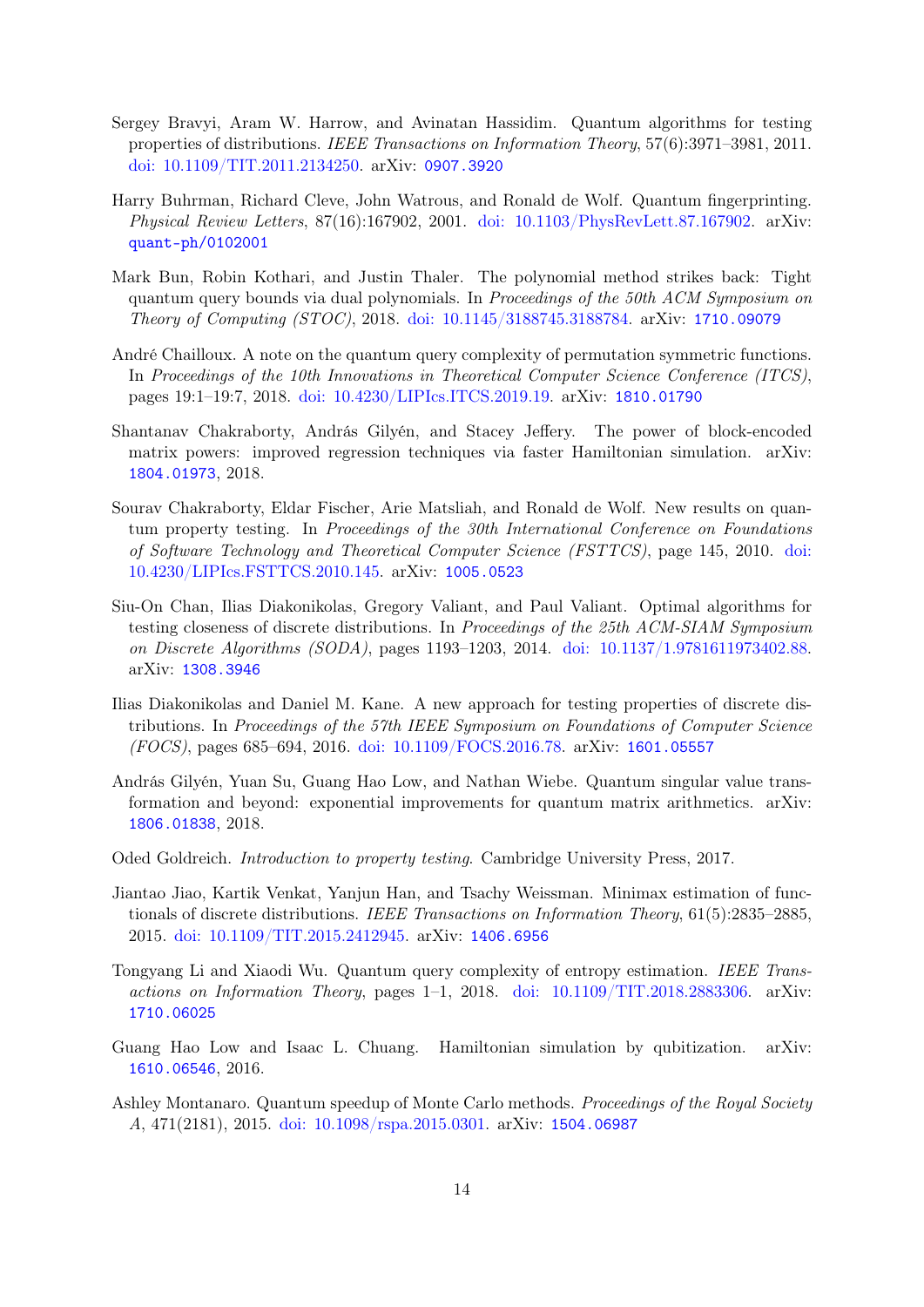- <span id="page-14-0"></span>Ashley Montanaro and Ronald de Wolf. A Survey of Quantum Property Testing. Number 7 in Graduate Surveys. Theory of Computing Library, 2016. [doi: 10.4086/toc.gs.2016.007.](http://doi.org/10.4086/toc.gs.2016.007) arXiv: [1310.2035](https://arxiv.org/abs/1310.2035)
- <span id="page-14-1"></span>Michael A. Nielsen and Isaac L. Chuang. Quantum computation and quantum information. Cambridge University Press, 2000. [doi: 10.1017/CBO9780511976667.](http://doi.org/10.1017/CBO9780511976667)
- <span id="page-14-10"></span>Ryan O'Donnell and John Wright. Quantum spectrum testing. In Proceedings of the 47th ACM Symposium on Theory of Computing (STOC), pages 529–538, 2015. [doi:](http://doi.org/10.1145/2746539.2746582) [10.1145/2746539.2746582.](http://doi.org/10.1145/2746539.2746582) arXiv: [1501.05028](https://arxiv.org/abs/1501.05028)
- <span id="page-14-11"></span>Ryan O'Donnell and John Wright. Efficient quantum tomography. In Proceedings of the 48th ACM Symposium on Theory of Computing (STOC), pages 899–912, 2016. [doi:](http://doi.org/10.1145/2897518.2897544) [10.1145/2897518.2897544.](http://doi.org/10.1145/2897518.2897544) arXiv: [1508.01907](https://arxiv.org/abs/1508.01907)
- <span id="page-14-12"></span>Ryan O'Donnell and John Wright. Efficient quantum tomography II. In Proceedings of the 49th ACM Symposium on Theory of Computing (STOC), pages 962–974, 2017. [doi:](http://doi.org/10.1145/3055399.3055454) [10.1145/3055399.3055454.](http://doi.org/10.1145/3055399.3055454) arXiv: [1612.00034](https://arxiv.org/abs/1612.00034)
- <span id="page-14-6"></span>Liam Paninski. Estimation of entropy and mutual information. Neural Computation, 15(6): 1191–1253, 2003. [doi: 10.1162/089976603321780272.](http://doi.org/10.1162/089976603321780272)
- <span id="page-14-7"></span>Liam Paninski. Estimating entropy on m bins given fewer than m samples. IEEE Transactions on Information Theory, 50(9):2200–2203, 2004. [doi: 10.1109/TIT.2004.833360.](http://doi.org/10.1109/TIT.2004.833360)
- <span id="page-14-4"></span>Liam Paninski. A coincidence-based test for uniformity given very sparsely sampled discrete data. IEEE Transactions on Information Theory, 54(10):4750–4755, 2008. [doi:](http://doi.org/10.1109/TIT.2008.928987) [10.1109/TIT.2008.928987.](http://doi.org/10.1109/TIT.2008.928987)
- <span id="page-14-9"></span>Alfréd Rényi. On measures of entropy and information. In Proceedings of the 4th Berkeley Symposium on Mathematical Statistics and Probability, volume 1, pages 547–561. University of California Press, 1961. URL <https://projecteuclid.org/euclid.bsmsp/1200512181>.
- <span id="page-14-5"></span>Claude E. Shannon. A mathematical theory of communication. Bell System Technical Journal, 27(3):379–423, 1948. [doi: 10.1002/j.1538-7305.1948.tb01338.x.](http://doi.org/10.1002/j.1538-7305.1948.tb01338.x)
- <span id="page-14-3"></span>Gregory Valiant and Paul Valiant. Estimating the unseen: an  $n/log(n)$ -sample estimator for entropy and support size, shown optimal via new CLTs. In Proceedings of the 43rd ACM Symposium on Theory of Computing (STOC), pages 685–694, 2011a. [doi: 10.1145/1993636.1993727.](http://doi.org/10.1145/1993636.1993727)
- <span id="page-14-8"></span>Gregory Valiant and Paul Valiant. The power of linear estimators. In Proceedings of the 52nd IEEE Symposium on Foundations of Computer Science (FOCS), pages 403–412, 2011b. [doi:](http://doi.org/10.1109/FOCS.2011.81) [10.1109/FOCS.2011.81.](http://doi.org/10.1109/FOCS.2011.81)
- <span id="page-14-2"></span>Yihong Wu and Pengkun Yang. Minimax rates of entropy estimation on large alphabets via best polynomial approximation. IEEE Transactions on Information Theory, 62(6):3702–3720, 2016. [doi: 10.1109/TIT.2016.2548468.](http://doi.org/10.1109/TIT.2016.2548468) arXiv: [1407.0381](https://arxiv.org/abs/1407.0381)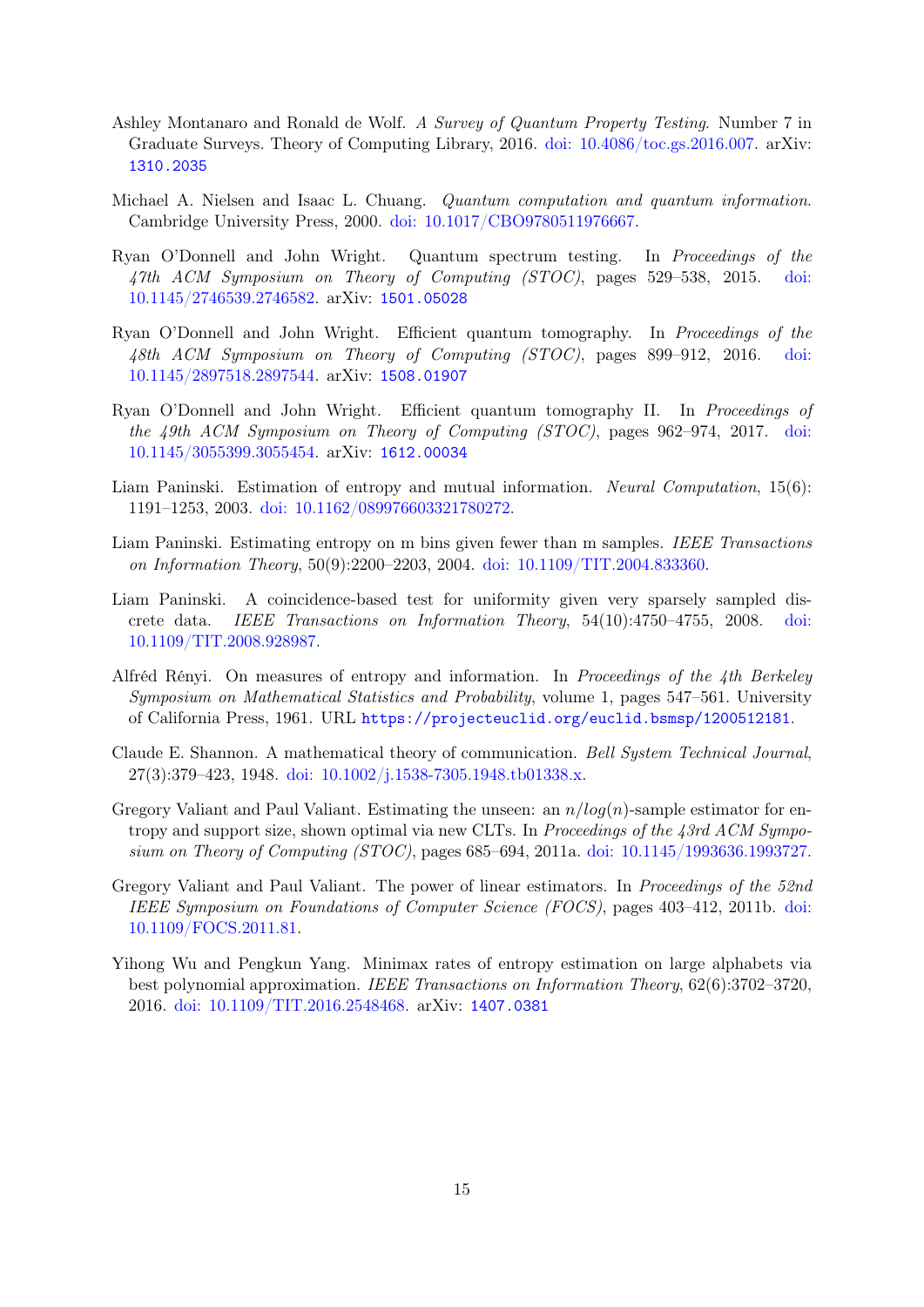# <span id="page-15-0"></span>A Projected unitary encodings used for singular value transformation

First we handle the case of classical distributions. Let  $U_p$  be a purified quantum oracle of a classi-cal distribution p as in [Definition 2,](#page-1-2) and let  $U := (U_p \otimes I)$ , also let  $\Pi := (\sum_{i=1}^n I \otimes |i\rangle\langle i| \otimes |i\rangle\langle i|)$ ,  $\widetilde{\Pi} := (0 \setminus 0 \otimes 0 \setminus 0 \otimes I), \text{ then}$ 

$$
\Pi U \widetilde{\Pi} = \Pi (U_p \otimes I) \widetilde{\Pi} = \Big( \sum_{i=1}^n I \otimes |i\rangle\langle i| \otimes |i\rangle\langle i| \Big) (U_p \otimes I) \Big( |0\rangle\langle 0| \otimes |0\rangle\langle 0| \otimes I \Big)
$$
  

$$
= \sum_{i=1}^n \Big( (I \otimes |i\rangle\langle i|) U_p (|0\rangle\langle 0| \otimes |0\rangle\langle 0|) \Big) \otimes |i\rangle\langle i|
$$
  

$$
= \sum_{i=1}^n \Big( (I \otimes |i\rangle\langle i|) \sum_{j=1}^n \sqrt{p_j} |\phi_j\rangle |j\rangle\langle 0| \langle 0| \Big) \otimes |i\rangle\langle i|
$$
  

$$
= \sum_{i=1}^n \sqrt{p_i} |\phi_i\rangle\langle 0| \otimes |i\rangle\langle 0| \otimes |i\rangle\langle i|.
$$

Now we turn to quantum distributions where we do not know the diagonalizing basis of the density operator  $\rho$ . Let  $U_{\rho}$  be a purified quantum oracle of a quantum distribution  $\rho$  as in [Definition 2,](#page-1-2) and W a unitary, mapping  $|0\rangle|0\rangle \mapsto \sum_{j=1}^{n}$  $\frac{|j\rangle|j\rangle}{\sqrt{n}}$ . Let  $U' := (I \otimes U_{\rho}^{\dagger})(W^{\dagger} \otimes I)$ ,  $\Pi' := (I \otimes |0\rangle\langle 0| \otimes |0\rangle\langle 0|)$  and  $\widetilde{\Pi}$  as above, then

$$
\Pi' U' \widetilde{\Pi} = \Pi' \Big( I \otimes U_{\rho}^{\dagger} \Big) \Big( W^{\dagger} \otimes I \Big) \widetilde{\Pi} = \Big( I \otimes (|0\rangle\langle 0| \otimes |0\rangle\langle 0|U_{\rho}^{\dagger}) \Big) \Big( \Big( \sum_{j=1}^{n} \frac{|j\rangle|j\rangle}{\sqrt{n}} \Big) \langle 0|\langle 0| \otimes I \Big) = \Big( I \otimes \sum_{i=1}^{n} \sqrt{p_i} |0\rangle|0\rangle\langle \phi_i|\langle \psi_i| \Big) \Big( \Big( \sum_{j=1}^{n} \frac{|\phi_j'\rangle|\phi_j\rangle}{\sqrt{n}} \Big) \langle 0|\langle 0| \otimes I \Big) = \sum_{i=1}^{n} \sqrt{\frac{p_i}{n}} |\phi_i'\rangle|0\rangle|0\rangle\langle 0|\langle 0|\langle \psi_i|,
$$

where  $\sum_{j=1}^n$  $\frac{|\phi_j'\rangle|\phi_j\rangle}{\sqrt{n}} = \sum_{j=1}^n$  $\frac{|j\rangle|j\rangle}{\sqrt{n}}$  is the Schmidt decomposition of the maximally entangled state under the basis  $(|\phi_1\rangle, \ldots, |\phi_n\rangle)$ .

# <span id="page-15-1"></span>B Polynomial approximations for singular value transformation

We use the following result based on local Taylor series:

<span id="page-15-3"></span>Lemma 16. [\(Gilyén et al.,](#page-13-12) [2018,](#page-13-12) Corollary 66) Let  $x_0 \in [-1,1]$ ,  $r \in (0,2]$ ,  $\nu \in (0,r]$  and let  $f: [-x_0-r-\nu, x_0+r+\nu] \to \mathbb{C}$  and be such that  $f(x_0+x) = \sum_{\ell=0}^{\infty} a_{\ell} x^{\ell}$  for all  $x \in [-r-\nu, r+\nu]$ . Suppose  $B > 0$  is such that  $\sum_{\ell=0}^{\infty} (r + \nu)^{\ell} |a_{\ell}| \leq B$ . Let  $\epsilon \in \overline{(0, \frac{1}{2}]}$  $\frac{1}{2B}$ , then there is an efficiently computable polynomial  $P \in \mathbb{C}[x]$  of degree  $\mathcal{O}(\frac{1}{n})$  $\frac{1}{\nu} \log\left(\frac{B}{\epsilon}\right)$ ) such that<sup>[7](#page-15-2)</sup>

$$
||f(x) - P(x)||_{[x_0 - r, x_0 + r]} \le \epsilon
$$
  
\n
$$
||P(x)||_{[-1,1]} \le \epsilon + ||f(x)||_{[x_0 - r - \nu/2, x_0 + r + \nu/2]} \le \epsilon + B
$$
  
\n
$$
||P(x)||_{[-1,1] \setminus [x_0 - r - \nu/2, x_0 + r + \nu/2]} \le \epsilon.
$$
  
\n
$$
||f(x)||_{[-1,1] \setminus [x_0 - r - \nu/2, x_0 + r + \nu/2]} \le \epsilon.
$$

<span id="page-15-2"></span><sup>7</sup>For a function  $g: \mathbb{R} \to \mathbb{C}$ , and an interval  $[a, b] \subseteq \mathbb{R}$ , we define  $||g||_{[a, b]} := \max_{x \in [a, b]} |g(x)|$ .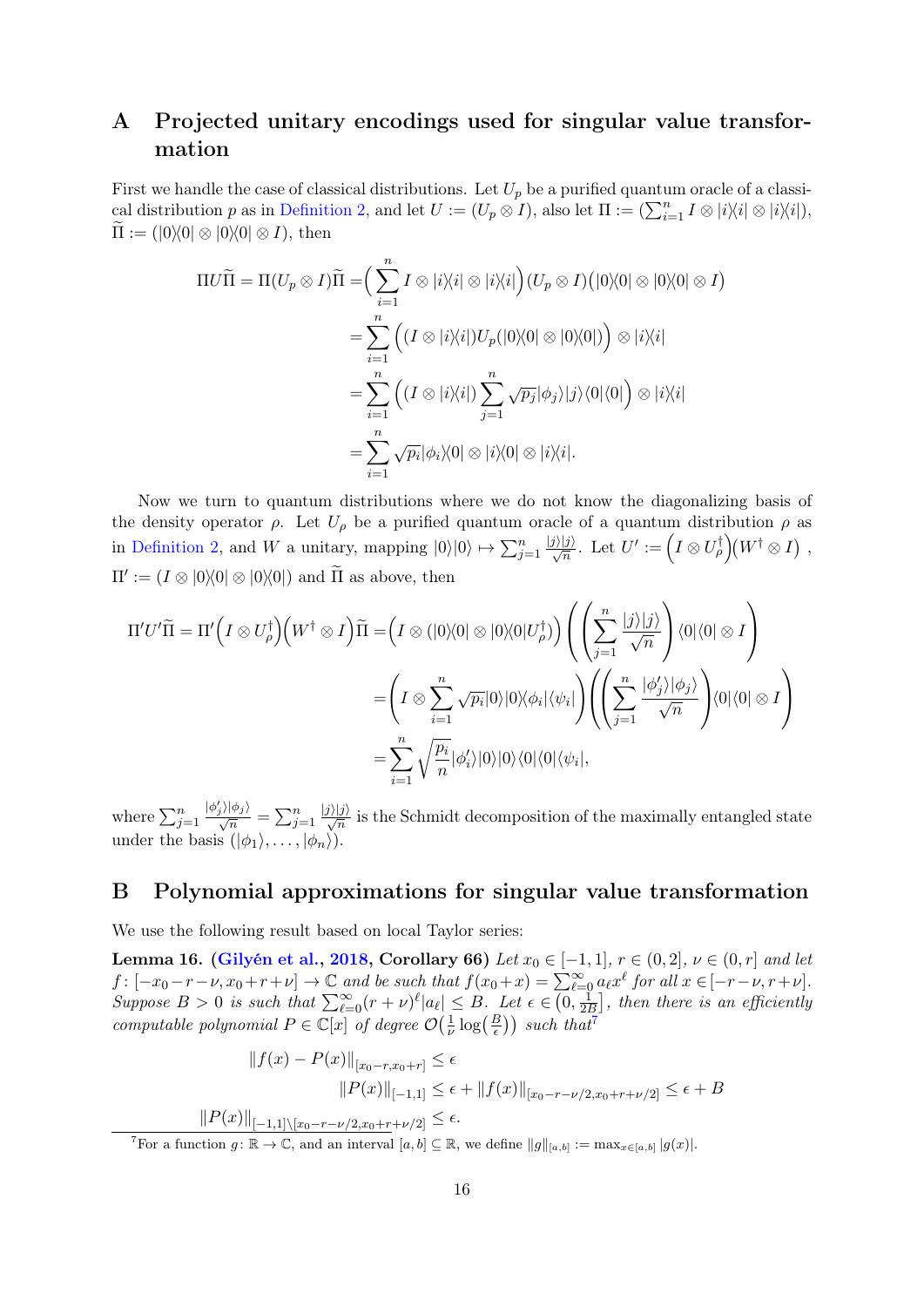We can use the above result to construct the following useful polynomial approximations. Lemma 11. (Polynomial approximations) Let  $\beta \in (0,1], \eta \in (0,\frac{1}{2})$  $\frac{1}{2}$  and  $t \geq 1$ . There exists polynomials  $\tilde{P}, \tilde{Q}, \tilde{S}$  such that

- $\forall x \in \lbrack \frac{1}{t}$  $\frac{1}{t}, 1]: |\tilde{P}(x) - \frac{1}{2tx}| \leq \eta$ , and  $\forall x \in [-1, 1]: -1 \leq \tilde{P}(x) = \tilde{P}(-x) \leq 1$ ,
- $\forall x \in \left[-\frac{1-\beta}{t}\right]$  $\frac{-\beta}{t}, \frac{1-\beta}{t}$  $\left[\frac{-\beta}{t}\right]$ :  $|\tilde{Q}(x) - tx| \leq \eta \cdot (tx)$ , and  $\forall x \in [-1, 1]$ :  $\tilde{Q}(x) = -\tilde{Q}(-x) \leq 1$ ,

• 
$$
\forall x \in [\beta, 1]: |\tilde{S}(x) - \frac{\ln(1/x)}{2\ln(2/\beta)}| \le \eta
$$
, and  $\forall x \in [-1, 1]: -1 \le \tilde{S}(x) = \tilde{S}(-x) \le 1$ ,

*moreover* deg(
$$
\tilde{P}
$$
) =  $\mathcal{O}\left(t \log\left(\frac{1}{\eta}\right)\right)$ , deg( $\tilde{Q}$ ) =  $\mathcal{O}\left(\frac{t}{\beta} \log\left(\frac{1}{\eta}\right)\right)$ , and deg( $\tilde{S}$ ) =  $\mathcal{O}\left(\frac{1}{\beta} \log\left(\frac{1}{\eta}\right)\right)$ .

*Proof.* For the construction of the  $\overline{P}$  and  $\overline{Q}$  polynomials see Corollary 67 and Theorem 30 of [Gilyén et al.](#page-13-12) [\(2018\)](#page-13-12), respectively. It remains to construct the polynomial  $\tilde{S}$  above.

Denote  $f(x) = \frac{\ln(1/x)}{2\ln(2/\beta)}$ ; by taking  $\epsilon = \eta/2$ ,  $x_0 = 1$ ,  $r = 1 - \beta$ ,  $\nu = \frac{\beta}{2}$  $\frac{\beta}{2}$ , and  $B = \frac{1}{2}$  $rac{1}{2}$  in [Corollary 16,](#page-15-3) we have a polynomial  $S \in \mathbb{C}[x]$  of degree  $\mathcal{O}(\frac{1}{n})$  $\frac{1}{\nu}\log(\frac{B}{\epsilon})\big)=\mathcal{O}\Big(\frac{1}{\beta}$  $\frac{1}{\beta} \log(\frac{1}{\eta})$  such that

$$
||f(x) - S(x)||_{[\beta, 2-\beta]} \le \eta/2
$$
\n(12)

$$
||S(x)||_{[-1,1]} \le B + \eta/2 \le (1+\eta)/2 \tag{13}
$$

<span id="page-16-5"></span><span id="page-16-4"></span><span id="page-16-3"></span><span id="page-16-2"></span>
$$
||S(x)||_{[-1,\frac{\beta}{2}]} \le \eta/2. \tag{14}
$$

Note that  $B=\frac{1}{2}$  $\frac{1}{2}$  is valid because the local Taylor series of  $f(x)$  at  $x = 1$  is  $\frac{1}{2\ln(2/\beta)} \sum_{l=1}^{\infty}$  $(-1)^lx^l$  $\frac{l}{l}, \frac{l}{l}$ and as a result we could take

$$
B = \frac{1}{2\ln(2/\beta)} \sum_{l=1}^{\infty} \frac{(1-\beta/2)^l}{l} = -\frac{1}{2\ln(2/\beta)} \sum_{l=1}^{\infty} \frac{(-1)^{l-1}}{l} (-1+\beta/2)^l
$$

$$
= -\frac{1}{2\ln(2/\beta)} \ln\frac{\beta}{2} = \frac{1}{2}.
$$

However, S is not an even polynomial in general; we instead take  $\tilde{S}(x) = S(x) + S(-x)$  for all  $x \in [-1, 1]$ . Then by  $(12)$  and  $(14)$  we have

$$
\left\| f(x) - \tilde{S}(x) \right\|_{[\beta,1]} \le \left\| f(x) - \tilde{S}(x) \right\|_{[\beta,1]} + \left\| \tilde{S}(-x) \right\|_{[\beta,1]} \le \frac{\eta}{2} + \frac{\eta}{2} = \eta. \tag{15}
$$

Furthermore,  $\tilde{S}$  is an even polynomial such that  $\deg(\tilde{S}) = \mathcal{O}(\frac{1}{\beta})$  $\frac{1}{\beta}\log(\frac{1}{\eta})$ ; hence [\(13\)](#page-16-5) and [\(14\)](#page-16-4) imply

$$
\left\|\tilde{S}(x)\right\|_{[-1,1]} = \left\|\tilde{S}(x)\right\|_{[0,1]} \leq \|S(x)\|_{[0,1]} + \|S(x)\|_{[-1,0]} \leq \frac{1+\eta}{2} + \frac{\eta}{2} \leq 1
$$

given  $\eta \leq 1/2$ . (Finally we can take the real part of  $\tilde{S}(x)$  if it has some complex coefficients.)  $\Box$ 

# <span id="page-16-1"></span>C Corollaries of our  $\ell^2$ -closeness testing results

#### $C.1$ <sup>1</sup>-closeness testing with purified query-access

<span id="page-16-0"></span>Corollary 17. Given  $\epsilon > 0$  and two distributions p, q on the domain [n] with purified quantum query-access via  $U_p$  and  $U_q$  as in [Definition 2,](#page-1-2) it takes  $\mathcal O$  $\sqrt{n}$  $\left( \frac{\sqrt{n}}{\epsilon} \right)$  queries to  $U_p, U_p^\dagger, U_q, U_q^\dagger$  to decide whether  $p = q$  or  $||p-q||_1 \geq \epsilon$  with success probability at least 2/3. Similarly for density operators  $\rho, \sigma \in \mathbb{C}^{n \times n}$  with purified quantum query-access via  $U_{\rho}$  and  $U_{\sigma}$ , it takes  $\mathcal{O}(\frac{n}{\epsilon})$  $\frac{n}{\epsilon}$ ) queries to  $U_{\rho}, U_{\rho}^{\dagger}, U_{\sigma}, U_{\sigma}^{\dagger}$  to decide whether  $\rho = \sigma$  or  $\|\rho - \sigma\|_1 \geq \epsilon$  with success probability at least 2/3.